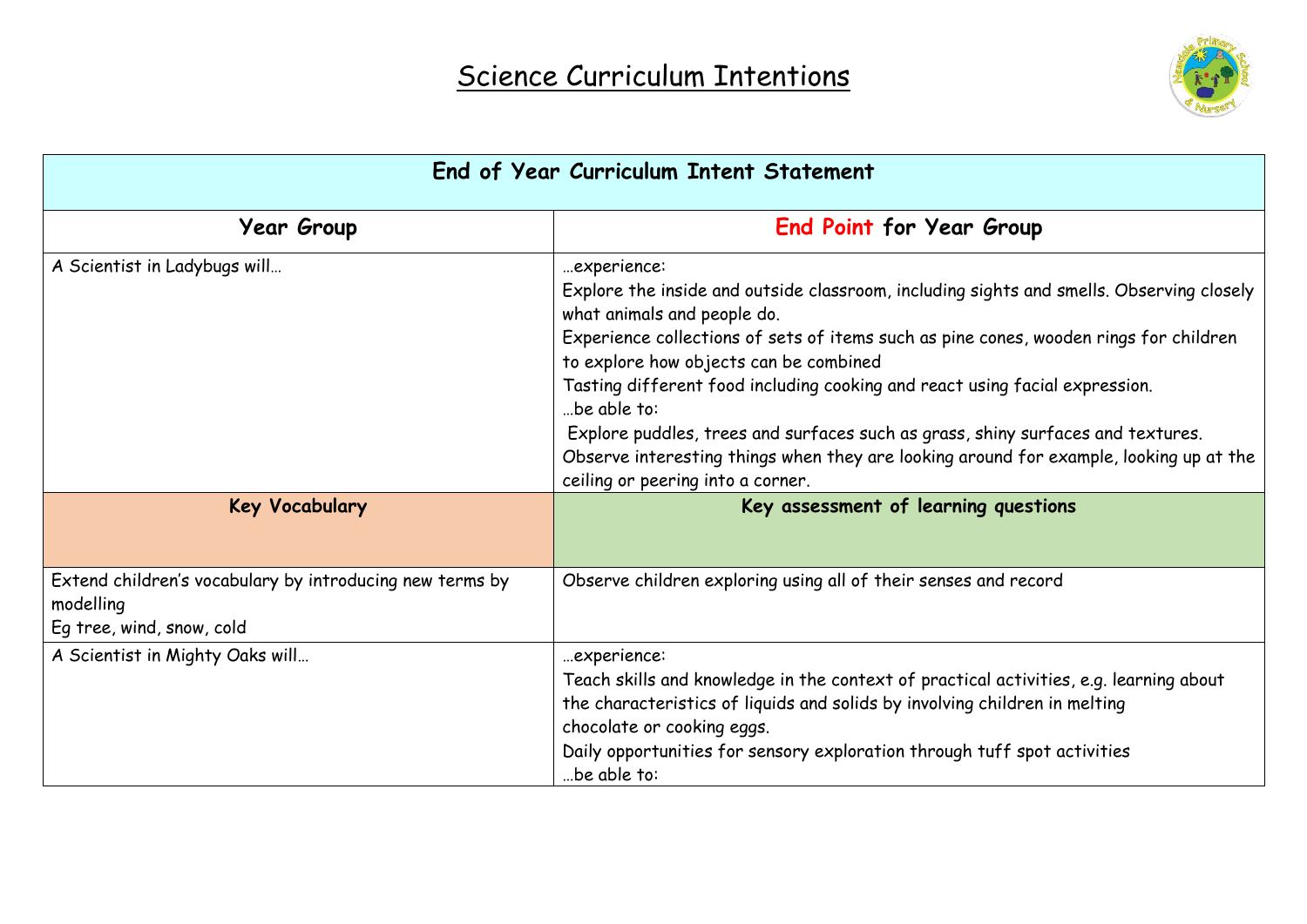

|                                                                  | investigate and notice detailed features of the natural world e.g. streamers and<br>bubbles to explore the effects of wind, magnifying glasses, magnets, torches |
|------------------------------------------------------------------|------------------------------------------------------------------------------------------------------------------------------------------------------------------|
| <b>Key Vocabulary</b>                                            | Key assessment of learning questions                                                                                                                             |
| Find out, how, investigate, hot, cold, rough, smooth, melt, ice, | How?                                                                                                                                                             |
| change, grow                                                     | Why?                                                                                                                                                             |
|                                                                  | What would happen if?                                                                                                                                            |
| Logical Progression Links to Enhance Long Term Memory            | Forest school area/Base camp, outside area                                                                                                                       |
| (learning)                                                       | Walks through the seasons                                                                                                                                        |
| A Scientist in Reception will                                    | experience: To make observations of animals at the farm, insects in the Forest and                                                                               |
|                                                                  | plants grown in the classroom(broad bean)                                                                                                                        |
|                                                                  | Experience taking care of the flowerbeds                                                                                                                         |
|                                                                  | be able to:                                                                                                                                                      |
|                                                                  | Ask and answer questions such as "How can we?" or "What would happen if?".                                                                                       |
|                                                                  | Teach skills and knowledge in the context of practical activities, e.g. learning about                                                                           |
|                                                                  | the characteristics of liquids and solids by involving children in melting                                                                                       |
|                                                                  | chocolate or cooking eggs.                                                                                                                                       |
|                                                                  | Use correct terms so that, e.g. children will enjoy naming a chrysalis if the practitioner uses its<br>correct name.                                             |
|                                                                  | Name parts of a growing bean-root, shoot, stem, leaves                                                                                                           |
|                                                                  | To talk about changes such as babies growing, melting ice, plants growing, changes in                                                                            |
|                                                                  | seasons                                                                                                                                                          |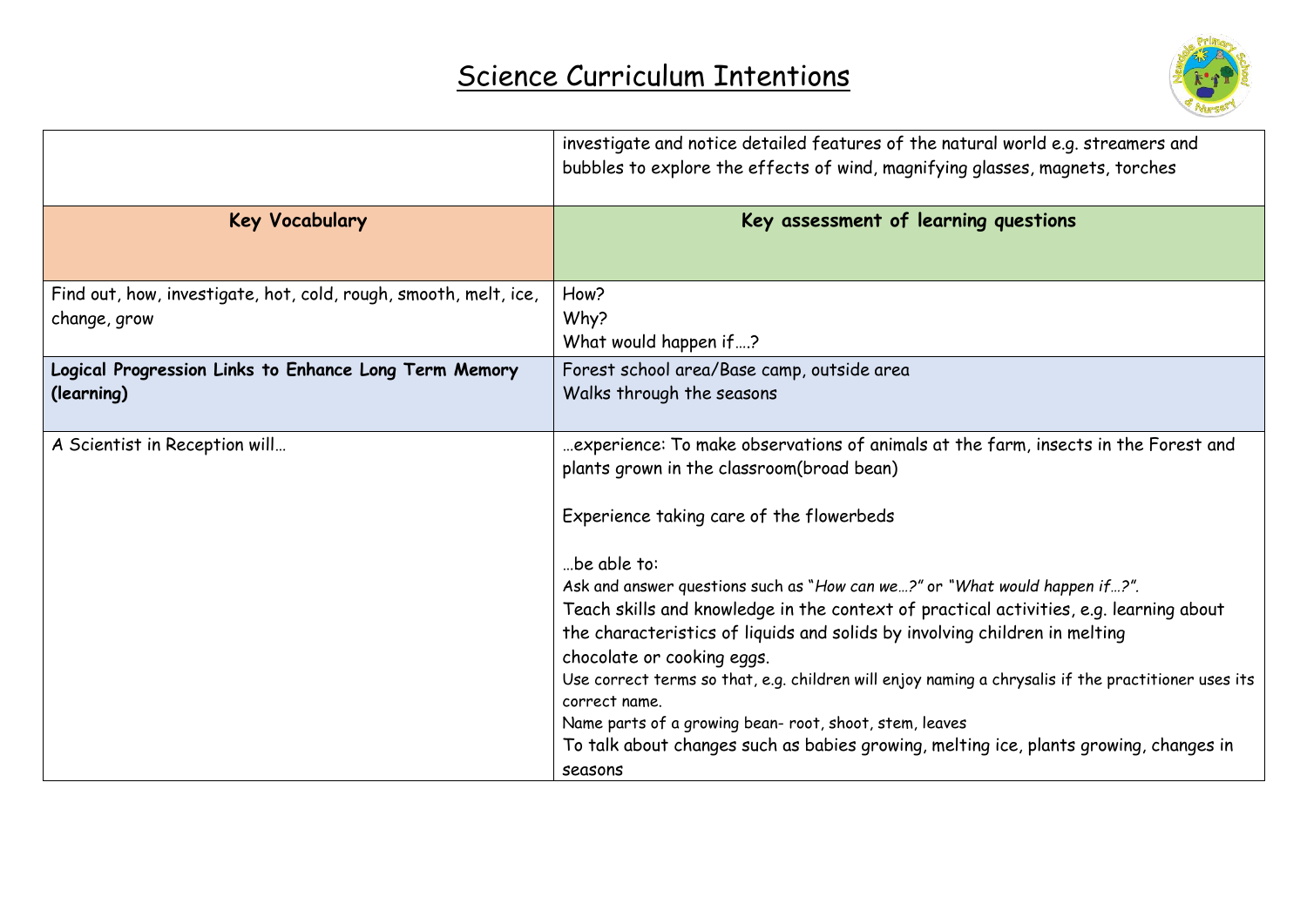

| <b>Key Vocabulary</b>                                 |                           | Key assessment of learning questions                                              |
|-------------------------------------------------------|---------------------------|-----------------------------------------------------------------------------------|
|                                                       |                           |                                                                                   |
| Living things                                         | Seasons                   | How has it changed?, why has it changed?, What is it like now compared to before? |
| Environment                                           | Summer                    | Would happen if you put ice in your pocket?                                       |
| Plant                                                 | Spring                    | How is it fair?                                                                   |
| Tree, shrub, Oak, acorn,                              | Autumn                    | What is the same?                                                                 |
| conker, horse chestnut,                               | Winter                    | What would happen if                                                              |
| nettles, blackberries                                 |                           | How can we find out?                                                              |
| Animal                                                | Growing                   | Which soap will make the most bubbles?                                            |
| Insects, fish, mammal, bird,                          | Leaf, stem, flower, seed, | How can we melt the ice quicker?                                                  |
| dinosaurs                                             | Weather ; rain, cloud,    |                                                                                   |
| Observe and watch                                     | sunshine, snow, ice       |                                                                                   |
| Grow                                                  |                           | Observe and give children opportunities to record findings                        |
| Changes                                               | Sort                      |                                                                                   |
| melting                                               | Predict                   |                                                                                   |
| Material: wood, metal, glass,                         | Explore                   |                                                                                   |
| plastic                                               | Look, feel, touch         |                                                                                   |
| Hard, soft, rough, smooth                             | Find                      |                                                                                   |
| Magnets                                               | Compare                   |                                                                                   |
| Magnifying glass                                      |                           |                                                                                   |
| Germs                                                 |                           |                                                                                   |
| Clean                                                 |                           |                                                                                   |
|                                                       |                           |                                                                                   |
| Logical Progression Links to Enhance Long Term Memory |                           | Forest school area/Base camp, outside area                                        |
| (learning)                                            |                           | Walks through the seasons. Enquiry tables.                                        |
|                                                       |                           | Adults model scientific investigations such as which soap makes the best bubbles, |
|                                                       |                           | where is the best place to dry clothes                                            |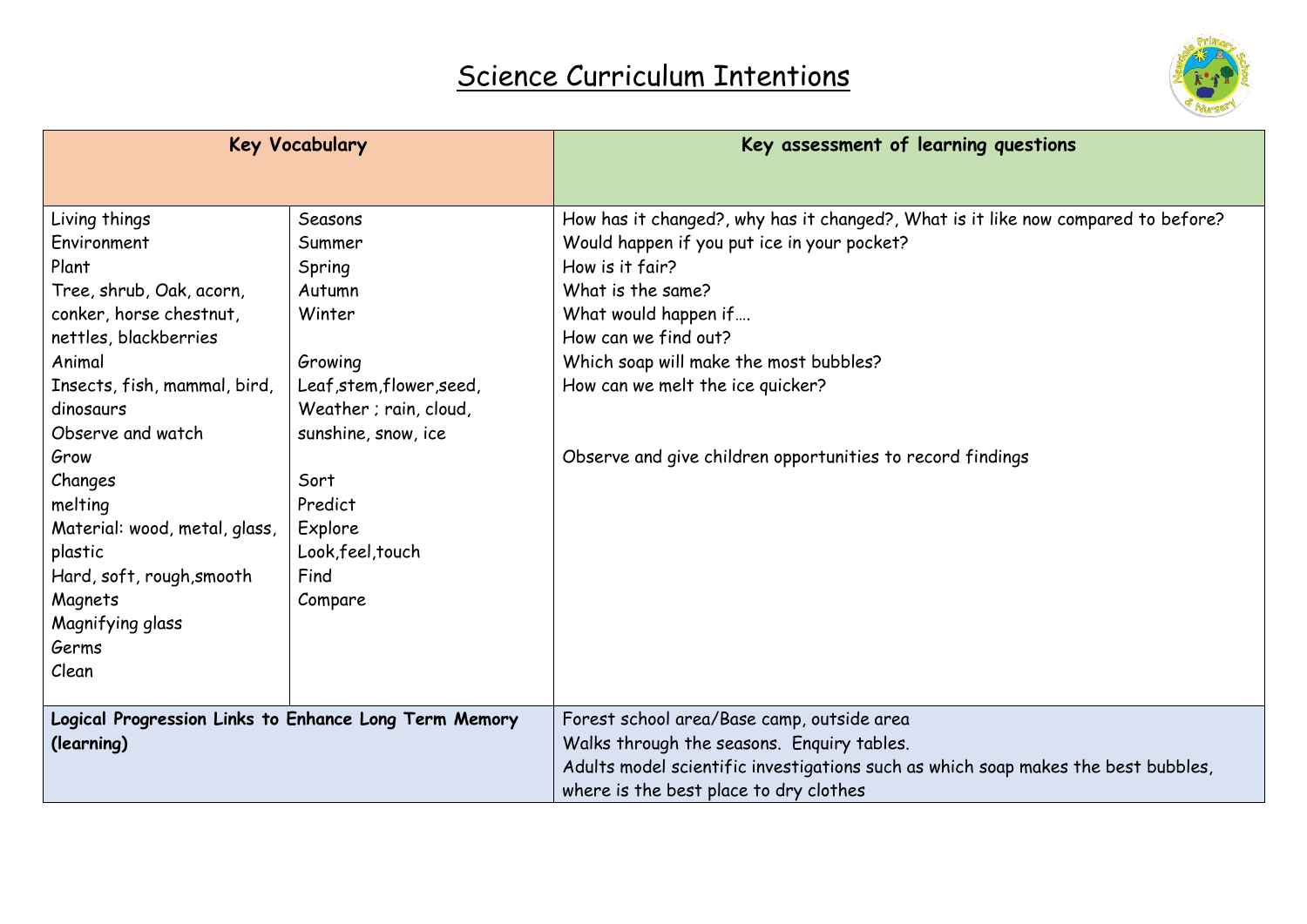

| A Scientist in Year 1 will | know:                                                                                  |
|----------------------------|----------------------------------------------------------------------------------------|
|                            | (Plants)                                                                               |
|                            | what is needed to grow a plant successfully from a seed or bulb.                       |
|                            | the key parts of a plant and their function.                                           |
|                            | the names of common plants.                                                            |
|                            | (Living things and their environments)                                                 |
|                            | There are four seasons                                                                 |
|                            | The day length changes between the seasons.                                            |
|                            | (Animals including humans)                                                             |
|                            | the meaning of amphibian, fish, reptile, bird, mammal, herbivore, carnivore, omnivore. |
|                            | (Properties of Materials)                                                              |
|                            | The names of everyday materials.                                                       |
|                            | Different materials have different properties suitable for specific purposes.          |
|                            | parts of the human body.                                                               |
|                            | what the five senses are.                                                              |
|                            | how we have changed from a baby to adult.                                              |
|                            | be able to:                                                                            |
|                            | (Plants)                                                                               |
|                            | explain the changes that occur (through observation) as the plant grows.               |
|                            | name the key parts of a plant.                                                         |
|                            | distinguish between deciduous and evergreen trees                                      |
|                            | (Living things and their environments)                                                 |
|                            | Identify colder climates and compare to their own climate.                             |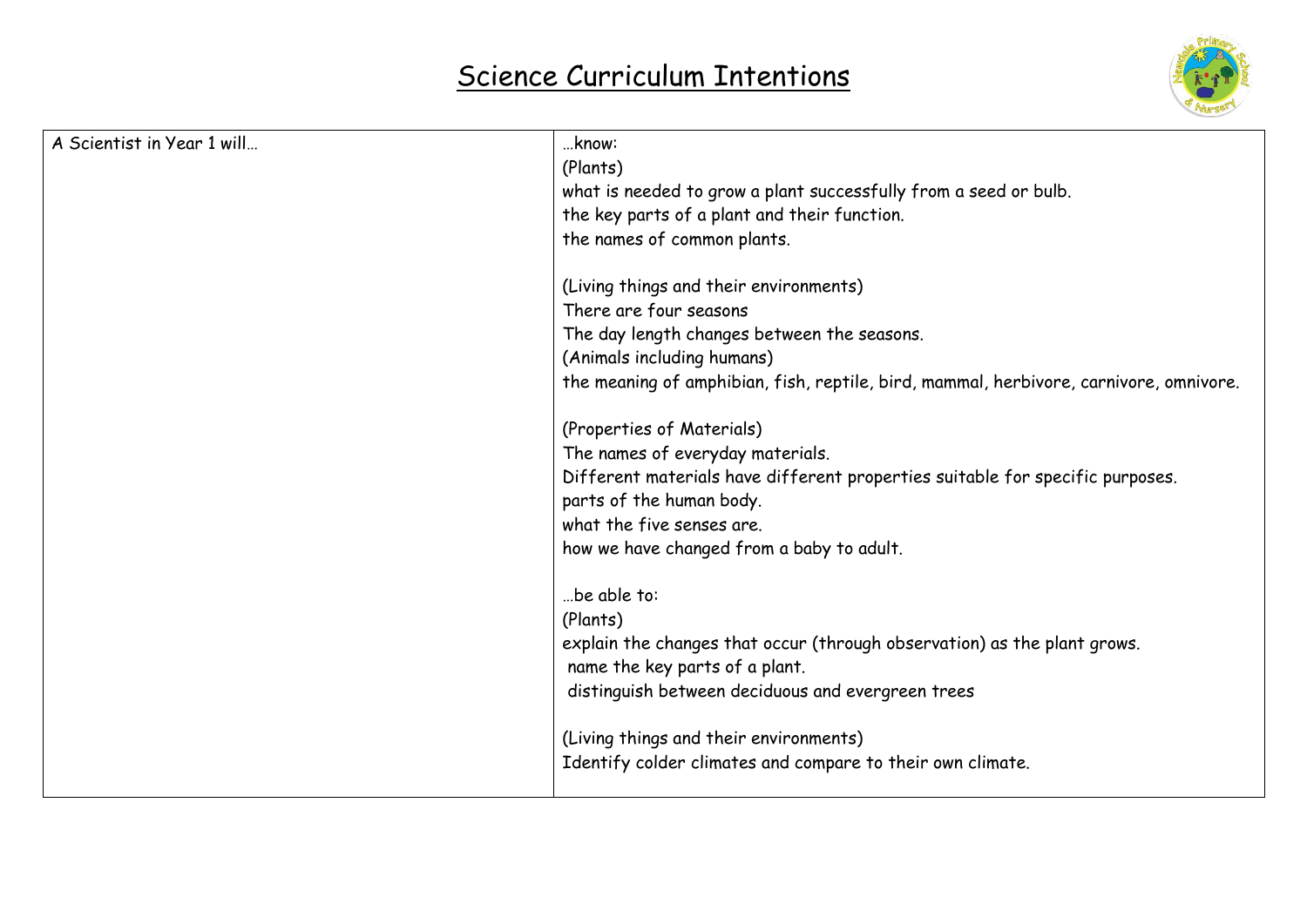

|                       |                        | (Animals including humans)<br>classify animals according to what type they are.<br>classify animals according to their diet.<br>label the parts of a human body and animal bodies.<br>label the five senses and explain what they do.<br>explain how we grow and develop from birth to old age. |
|-----------------------|------------------------|-------------------------------------------------------------------------------------------------------------------------------------------------------------------------------------------------------------------------------------------------------------------------------------------------|
|                       |                        | (Properties of Materials)<br>identify and recognise different materials.                                                                                                                                                                                                                        |
|                       |                        | explain materials properties and classify materials according to their properties.<br>compare and group materials based on simple physical properties (Translucent,<br>waterproof, absorbent etc.)<br>Investigate a range of materials to identify their suitability for specific purposes.     |
| <b>Key Vocabulary</b> |                        | Key assessment of learning questions                                                                                                                                                                                                                                                            |
| Animals<br>Humans     | Deciduous<br>Evergreen | What is the best material to make an umbrella?                                                                                                                                                                                                                                                  |
| Senses                | Leaves                 | Can you sort the animals? (Discuss different category types).                                                                                                                                                                                                                                   |
| Mammals               | <b>Flowers</b>         | What type of animal is a _______? How do you know?                                                                                                                                                                                                                                              |
| Reptiles              | Blossom                |                                                                                                                                                                                                                                                                                                 |
| Fish                  | Petals                 | My plant has died. What might be wrong?                                                                                                                                                                                                                                                         |
| Amphibians            | Fruit                  |                                                                                                                                                                                                                                                                                                 |
| <b>Birds</b>          | Roots                  | In what season would it be most likely to snow? (Geography link).                                                                                                                                                                                                                               |
| Carnivores            | <b>Bulb</b>            |                                                                                                                                                                                                                                                                                                 |
| Herbivores            | Seed                   |                                                                                                                                                                                                                                                                                                 |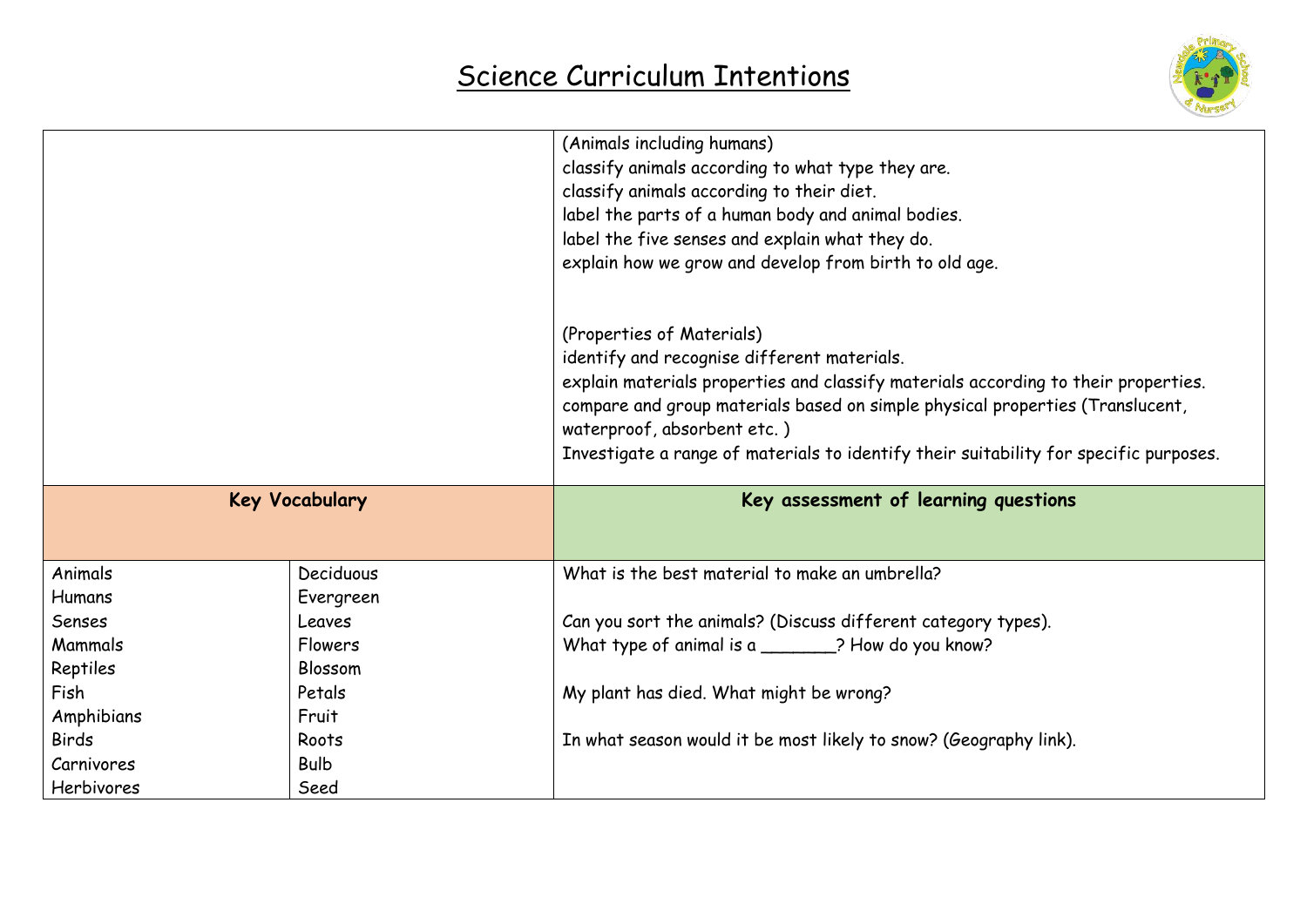

| Omnivores          | Trunk    |  |
|--------------------|----------|--|
| Leg                | Branches |  |
| Arm                | Stem     |  |
| Elbow              |          |  |
| Head               |          |  |
| Ear                | Seasons  |  |
| Nose               | Summer   |  |
| Back               | Spring   |  |
| Wings              | Autumn   |  |
| Beak               | Winter   |  |
|                    | Sun      |  |
| Material           | Day      |  |
| Wood               | Moon     |  |
| Plastic            | Night    |  |
| Glass              | Light    |  |
| Metal              | Dark     |  |
| Paper              |          |  |
| Soft               |          |  |
| Bendy              |          |  |
| Rough              |          |  |
| Smooth             |          |  |
| Water              |          |  |
| Rock               |          |  |
| Properties         |          |  |
|                    |          |  |
| Introduce(National |          |  |
| curriculum):       |          |  |
| Translucent        |          |  |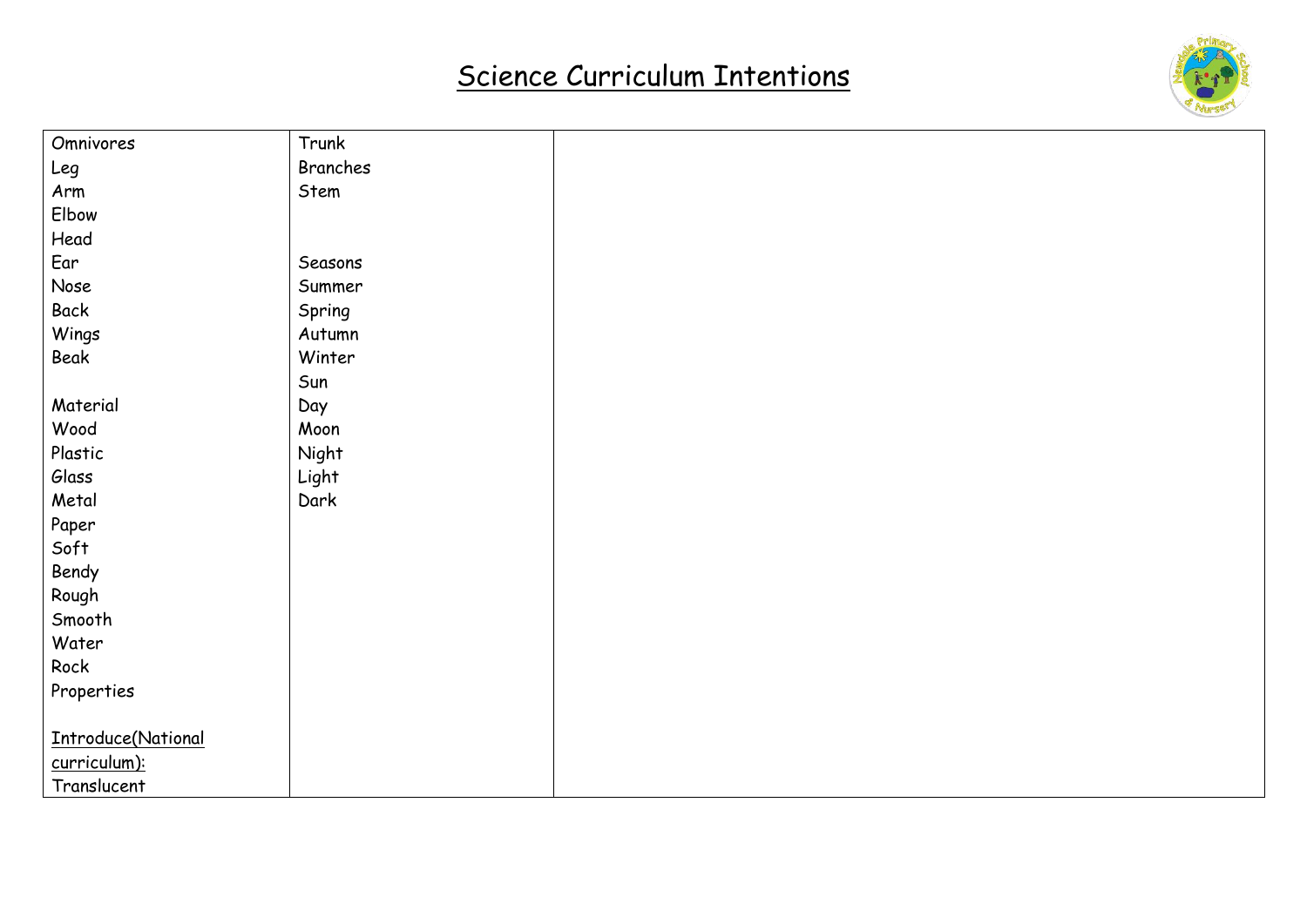

| Waterproof                                            |                                                                               |
|-------------------------------------------------------|-------------------------------------------------------------------------------|
| Absorbent                                             |                                                                               |
| Opaque                                                |                                                                               |
| Transparent                                           |                                                                               |
|                                                       |                                                                               |
| Logical Progression Links to Enhance Long Term Memory | Attingham Park                                                                |
| (learning)                                            | Nature Walks                                                                  |
|                                                       | Forest School/Base Camp                                                       |
|                                                       | Exotic Zoo visit                                                              |
|                                                       | Chick hatching in school                                                      |
| A Scientist in Year 2 will                            | know:                                                                         |
|                                                       | How conditions effect the growth of a plant                                   |
|                                                       | How plants grow to maturity                                                   |
|                                                       | The names of common British plants and trees including annuals and perennials |
|                                                       | What animals need to survive                                                  |
|                                                       | The importance of exercise and a healthy lifestyle                            |
|                                                       | Plants are alive                                                              |
|                                                       | What MRS NERG stands for                                                      |
|                                                       | What happens in a simple food chain                                           |
|                                                       | properties of materials and why they are useful                               |
|                                                       | how materials can be changed, e.g. stretching, squashing, bending             |
|                                                       | be able to:                                                                   |
|                                                       |                                                                               |
|                                                       | Plan and perform comparative and fair tests.                                  |
|                                                       | Observe changes using simple equipment and explain their findings.            |
|                                                       | Use their observations and ideas to answer questions                          |
|                                                       | Identify and classify                                                         |
|                                                       | Gather and record data                                                        |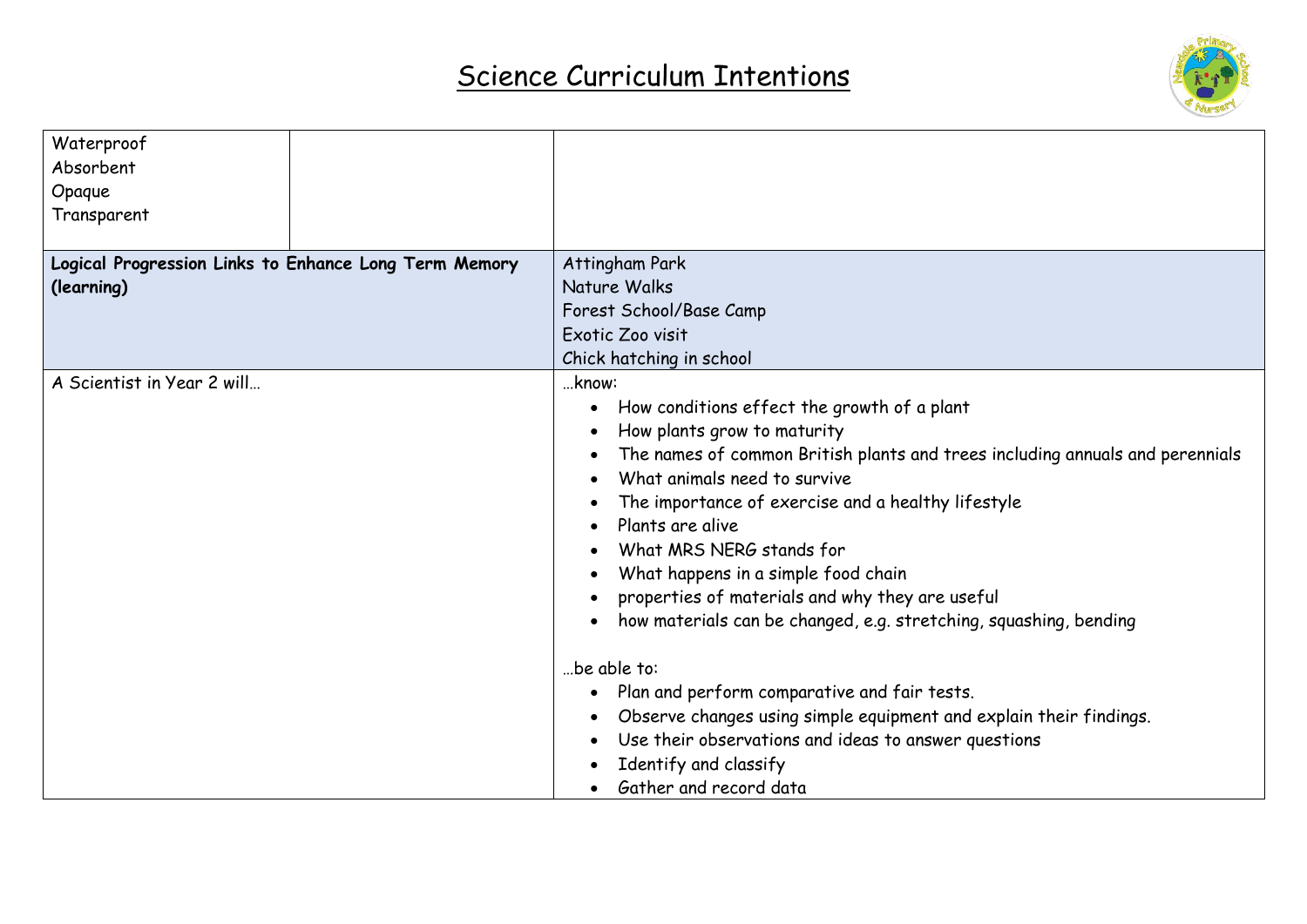

|                                                                                                                  |                                                           |                                                                                                                                                                                                                                     |                                                                                                     | Compare groups, e.g. humans to animals                                                                                                                                                                          |
|------------------------------------------------------------------------------------------------------------------|-----------------------------------------------------------|-------------------------------------------------------------------------------------------------------------------------------------------------------------------------------------------------------------------------------------|-----------------------------------------------------------------------------------------------------|-----------------------------------------------------------------------------------------------------------------------------------------------------------------------------------------------------------------|
| <b>Key Vocabulary</b>                                                                                            |                                                           |                                                                                                                                                                                                                                     |                                                                                                     | Key assessment of learning questions                                                                                                                                                                            |
| survival<br>water<br>air<br>food<br>adult<br>baby<br>offspring<br>kitten<br>calf<br>puppy<br>exercise<br>hygiene | seeds<br>bulbs<br>water<br>light<br>temperature<br>growth | hard<br>soft<br>stretchy<br>stiff<br>shiny<br>dull<br>rough<br>smooth<br>bendy<br>waterproof<br>absorbent<br>opaque<br>transparent<br>brick<br>paper<br>fabric<br>squashing<br>bending<br>twisting<br>stretching<br>elastic<br>foil | living<br>dead<br>habitat<br>energy<br>food chain<br>predator<br>prey<br>woodland<br>pond<br>desert | What does a living thing need to survive?<br>What material would you use to make a teaspoon? Why?<br>What would happen to a food chain if there were no plants?<br>How does light effect the growth of a plant? |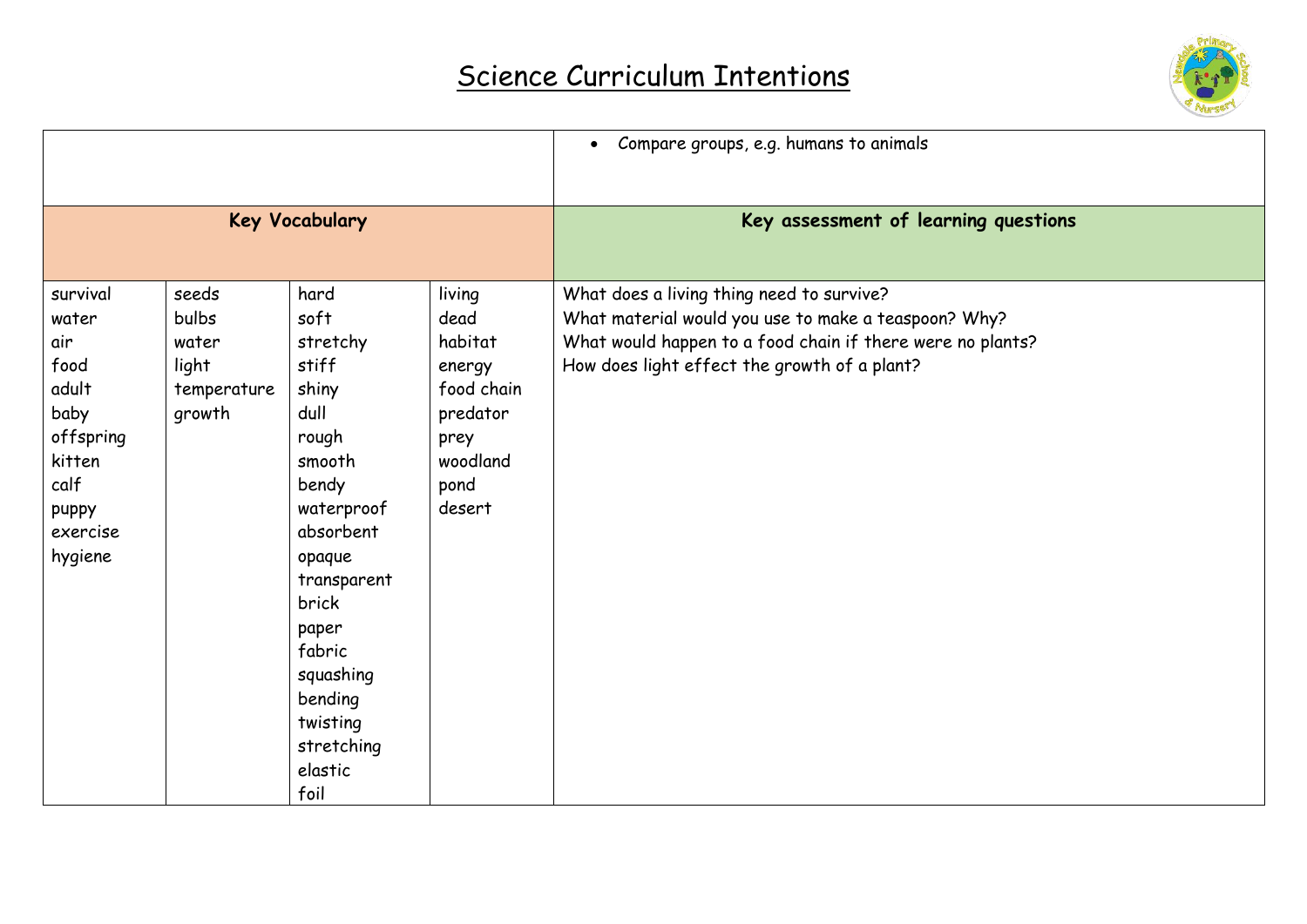

| Logical Progression Links to Enhance Long Term Memory | Traffic survey using data loggers                                                                                                                                                                                                                                                                                                                                                                                                                                                                                                                                                                                                                                                                                                                                                                                                                                                                                                                               |
|-------------------------------------------------------|-----------------------------------------------------------------------------------------------------------------------------------------------------------------------------------------------------------------------------------------------------------------------------------------------------------------------------------------------------------------------------------------------------------------------------------------------------------------------------------------------------------------------------------------------------------------------------------------------------------------------------------------------------------------------------------------------------------------------------------------------------------------------------------------------------------------------------------------------------------------------------------------------------------------------------------------------------------------|
| (learning)                                            | Forest schools and base camp visits - habitats                                                                                                                                                                                                                                                                                                                                                                                                                                                                                                                                                                                                                                                                                                                                                                                                                                                                                                                  |
|                                                       | Grandparents gardening week                                                                                                                                                                                                                                                                                                                                                                                                                                                                                                                                                                                                                                                                                                                                                                                                                                                                                                                                     |
|                                                       | Exotic zoo visit                                                                                                                                                                                                                                                                                                                                                                                                                                                                                                                                                                                                                                                                                                                                                                                                                                                                                                                                                |
|                                                       | Chick hatching in school                                                                                                                                                                                                                                                                                                                                                                                                                                                                                                                                                                                                                                                                                                                                                                                                                                                                                                                                        |
| A Scientist in Year 3 will                            | know:                                                                                                                                                                                                                                                                                                                                                                                                                                                                                                                                                                                                                                                                                                                                                                                                                                                                                                                                                           |
|                                                       | That seeds need nutrients and the right light and temperature to grow.<br>The functions of the main parts of a flowering plant.<br>How nutrients and water are transported through a plant.<br>How seeds are formed and dispersed to reproduce.<br>That plants can make their own food through photosynthesis.<br>The life cycle of a flowering plant.<br>The names of the different food groups and why they are important.<br>٠<br>What herbivores, omnivores, carnivores, vertebrates and invertebrates are.<br>That animals live in different habitats as they have adapted to their<br>environments.<br>The main parts and functions of the heart.<br>That muscles can be moved by voluntary or involuntary movements.<br>How sedimentary, metamorphic and igneous rocks are formed and what their<br>properties are.<br>How fossils are formed and who Mary Anning is.<br>What the word permeable means.<br>That there are different layers of the earth. |
|                                                       |                                                                                                                                                                                                                                                                                                                                                                                                                                                                                                                                                                                                                                                                                                                                                                                                                                                                                                                                                                 |
|                                                       | How forces are used in everyday life. In particular friction.                                                                                                                                                                                                                                                                                                                                                                                                                                                                                                                                                                                                                                                                                                                                                                                                                                                                                                   |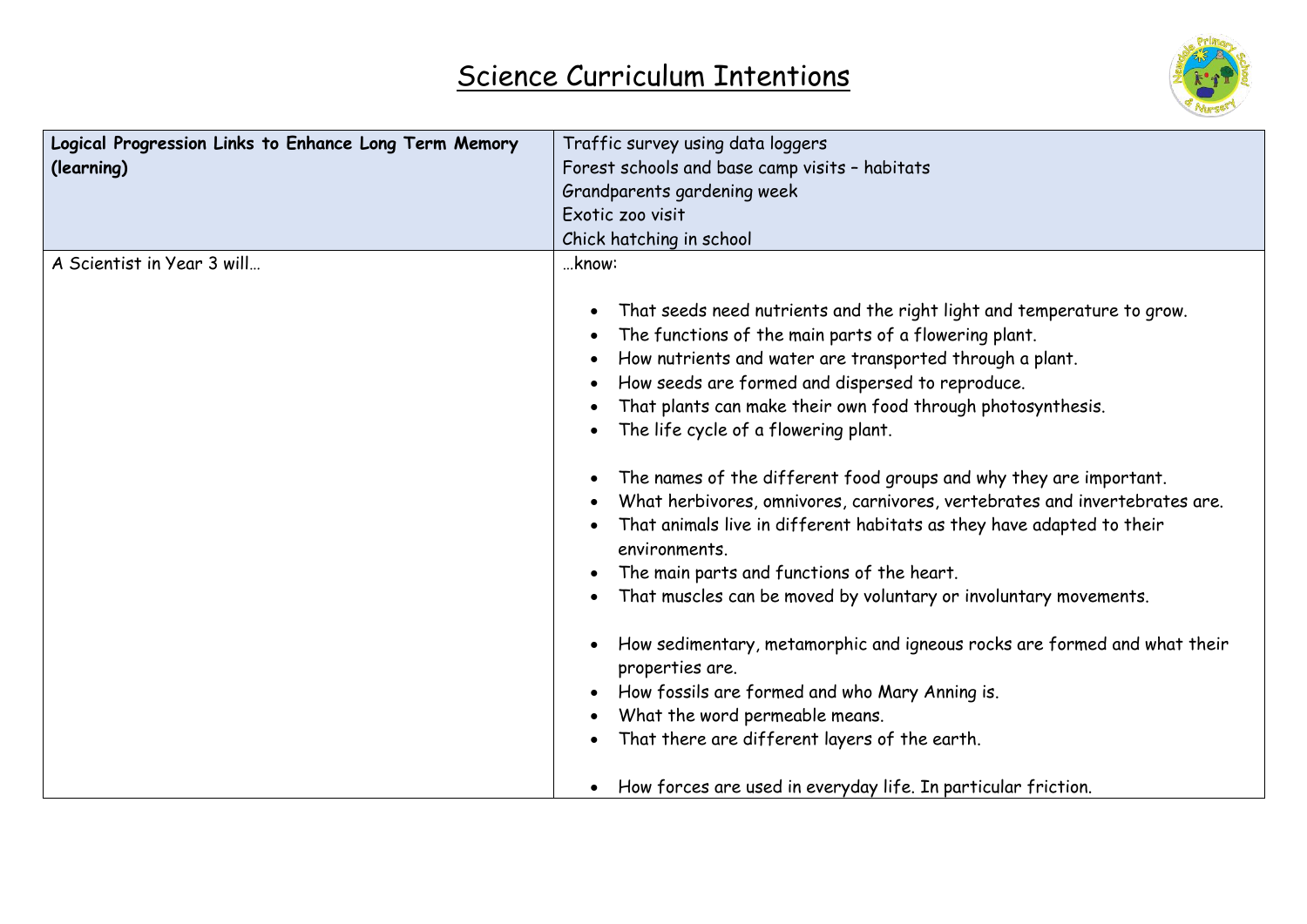

| That magnets create a force.<br>$\bullet$                                                                                                                                                                                                                                                                                                                                                                                                                                                                                                                                                                                                                                                                          |
|--------------------------------------------------------------------------------------------------------------------------------------------------------------------------------------------------------------------------------------------------------------------------------------------------------------------------------------------------------------------------------------------------------------------------------------------------------------------------------------------------------------------------------------------------------------------------------------------------------------------------------------------------------------------------------------------------------------------|
| That magnets have poles which can repel and attract each other.                                                                                                                                                                                                                                                                                                                                                                                                                                                                                                                                                                                                                                                    |
| How shadows are formed.<br>$\bullet$<br>That some materials are reflective and how light is reflected.<br>The properties of translucent, transparent and opaque materials.<br>$\bullet$<br>What the dangers of the sun are and how to protect ourselves from these.<br>That light is needed in order to see things and darkness is created when the<br>light source is removed.                                                                                                                                                                                                                                                                                                                                    |
| be able to:                                                                                                                                                                                                                                                                                                                                                                                                                                                                                                                                                                                                                                                                                                        |
| Perform a fair test.<br>Use data loggers to record.<br>Draw and present conclusions in the form of a final report.<br>Be able to make observations and draw conclusions from these.<br>Design healthy meals based on their knowledge of food groups.<br>Classify and compare animals depending on their diet and habitat.<br>Design animals that are adapted to suit particular habitats.<br>Label the key parts of the heart.<br>Gather data and record results following an investigation.<br>$\bullet$<br>Identify similarities and differences in results.<br>Group rocks and soils depending on their properties and appearance.<br>$\bullet$<br>Use magnifying classes to look carefully at rocks and soils. |
| Compose questions about how rocks and soils are formed.<br>Make predictions prior to an investigation.                                                                                                                                                                                                                                                                                                                                                                                                                                                                                                                                                                                                             |
|                                                                                                                                                                                                                                                                                                                                                                                                                                                                                                                                                                                                                                                                                                                    |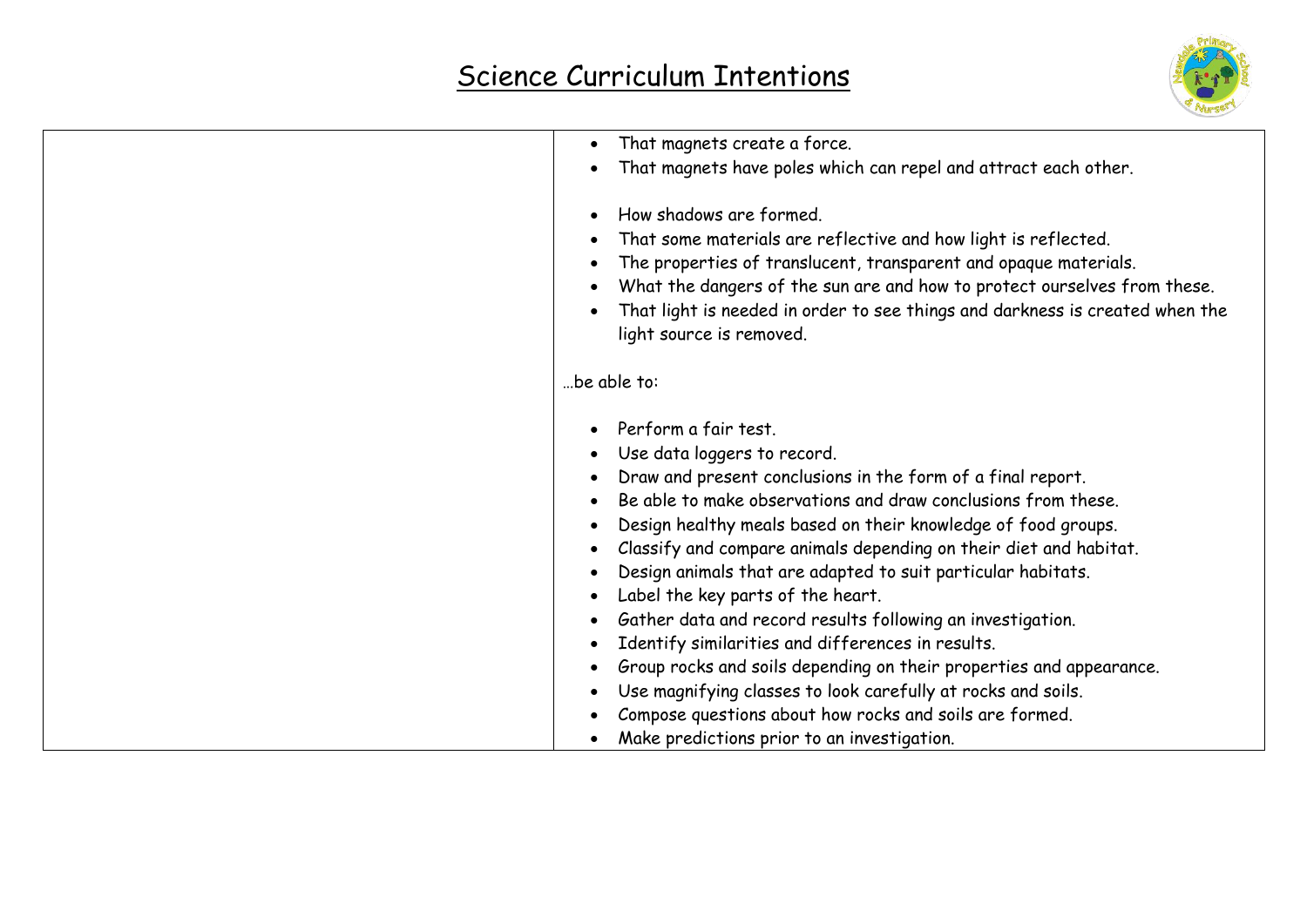

|                                                       | <b>Key Vocabulary</b>           | Key assessment of learning questions                                           |
|-------------------------------------------------------|---------------------------------|--------------------------------------------------------------------------------|
|                                                       |                                 |                                                                                |
| <b>Animals Including Humans:</b>                      | Rocks: Fossils, Soils,          | Rocks: How is a sedimentary rock formed? How is a metamorphic rock formed?     |
| Skull, Bones, Nutrition,                              | Sandstone, Granite, Marble,     | How is an Igneous rock formed? Can you name a Rock which is absorbent?         |
| muscles, skeleton,                                    | Pumice, Crystals, Absorbent     | Plants: Can you describe how seeds are transported?                            |
| Plants: Air, light, water,                            | Light: Light, shadows, mirrors, | Animals including Humans: What enables our bodies to move?                     |
| nutrients, soil, reproduction,                        | reflective, dark, reflection    | Light: How are shadows formed?                                                 |
| transportation, pollination,                          | <b>Forces and Magnets:</b>      | Forces and Magnets: How does magnetism work? Can you name a pushing force? Can |
| dispersal, flower                                     | Magnetic, Force, contact,       | you name a pulling force?                                                      |
|                                                       | attraction, repel, poles, push, |                                                                                |
|                                                       | pull                            |                                                                                |
| Logical Progression Links to Enhance Long Term Memory |                                 | Link to Stone Age -trip to Shrewsbury Museum                                   |
| (learning)                                            |                                 | Link to Geography -volcanoes and natural disasters                             |
|                                                       |                                 | RE link -light                                                                 |
|                                                       |                                 | Animals -possible trip to Chester Zoo?                                         |
| A Scientist in Year 4 will                            |                                 | know:                                                                          |
|                                                       |                                 | Humans impact upon their environment in positive and negative ways.            |
|                                                       |                                 | Function of parts of the human digestive system.                               |
|                                                       |                                 | Teeth types of humans and other animals and their relation to diet.            |
|                                                       |                                 | Key vocabulary of food chains including, producer.                             |
|                                                       |                                 | The difference between vertebrates and invertebrates.                          |
|                                                       |                                 | Key parts of an insect's body.                                                 |
|                                                       |                                 | Melting and boiling point of water.                                            |
|                                                       |                                 | How particles are arranged in solids, liquids and gases.                       |
|                                                       |                                 | Know that surface area, temperature and wind affect evaporation rates.         |
|                                                       |                                 | That some objects use electricity and that some are mains powered.             |
|                                                       |                                 | How a switch can interrupt the flow of electricity.                            |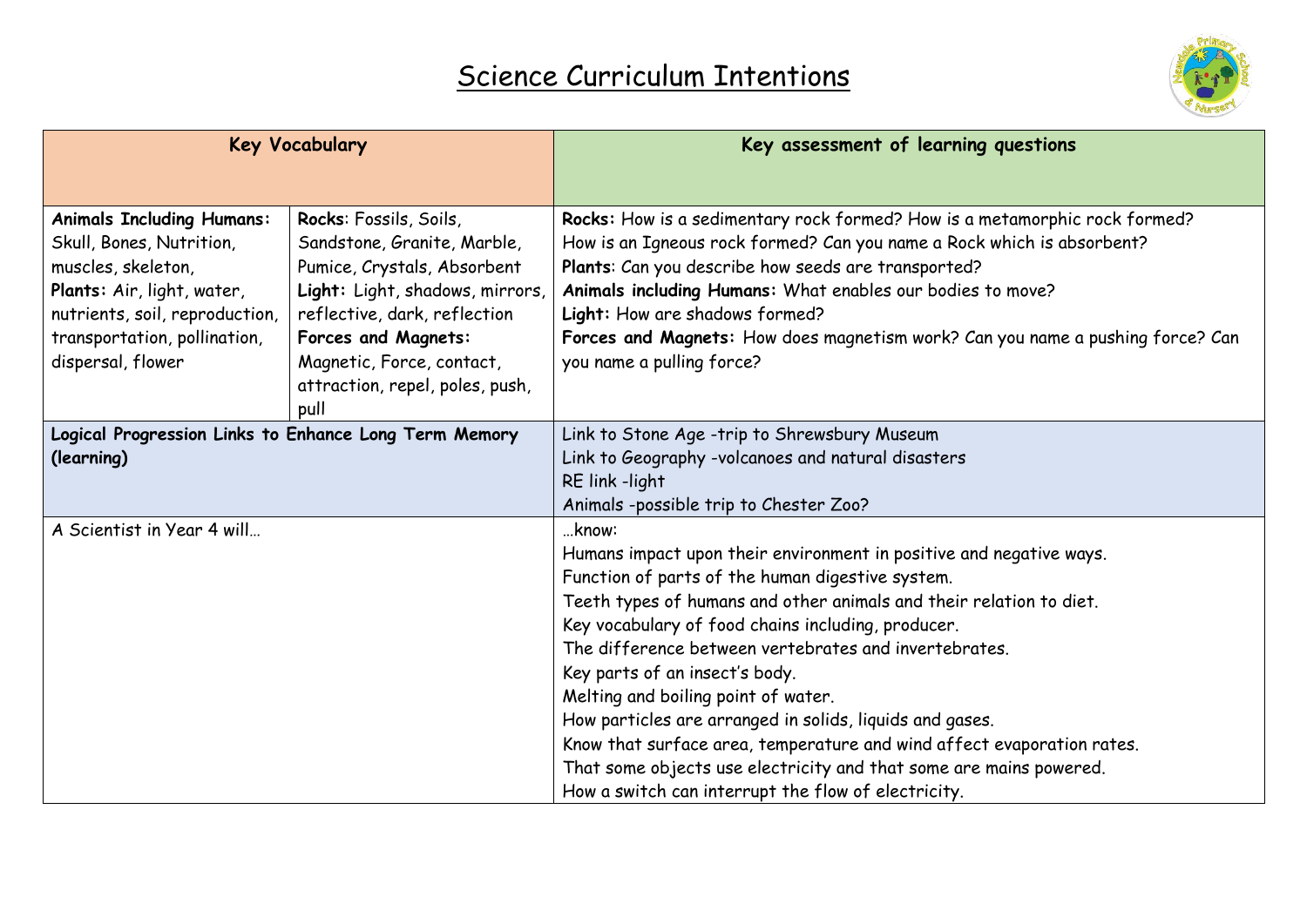

|                                           |                                    |                              |                                 |                       | Electrical safety tips.                                                                |
|-------------------------------------------|------------------------------------|------------------------------|---------------------------------|-----------------------|----------------------------------------------------------------------------------------|
|                                           |                                    |                              |                                 |                       |                                                                                        |
|                                           |                                    |                              |                                 |                       |                                                                                        |
|                                           |                                    |                              |                                 |                       | be able to:                                                                            |
|                                           |                                    |                              |                                 |                       | Classify different items, such as flowering and non-flowering plants or electrical and |
|                                           |                                    |                              |                                 |                       | non-electrical objects.                                                                |
|                                           |                                    |                              |                                 |                       | Create and use simple keys and branching databases.                                    |
|                                           |                                    |                              |                                 |                       | Construct food chains and discuss the impact of predators.                             |
|                                           |                                    |                              |                                 |                       | Analyse and interpret patterns in population size which reflect the relationships      |
|                                           |                                    |                              |                                 |                       | between predators and prey.                                                            |
|                                           |                                    |                              |                                 |                       | Observe the change of state of a material when cooled or heated and use data loggers   |
|                                           |                                    |                              |                                 |                       | to record this.                                                                        |
|                                           |                                    |                              |                                 |                       | Compare and group materials according to their state of matter.                        |
|                                           |                                    |                              |                                 |                       | Examine the factors which affect evaporation.                                          |
|                                           |                                    |                              |                                 |                       | Investigate whether different liquids evaporate at the same rate.                      |
|                                           |                                    |                              |                                 |                       | Observe condensation and link this to this to the water cycle.                         |
|                                           |                                    |                              |                                 |                       | Create models for scientific concepts in different ways.                               |
|                                           |                                    |                              |                                 |                       | Create a simple circuit involving a range of components.                               |
|                                           |                                    |                              |                                 |                       | Investigate conductivity of materials and how to make a bulb brighter or dimmer.       |
|                                           |                                    | <b>Key Vocabulary</b>        |                                 |                       | Key assessment of learning questions                                                   |
|                                           |                                    |                              |                                 |                       |                                                                                        |
|                                           |                                    |                              |                                 |                       |                                                                                        |
| <b>Animals</b><br>including               | <b>Living things</b><br>and their  | <b>Electricity</b><br>Cells. | <b>States of</b>                | Sound                 | Animals including humans                                                               |
| humans                                    | habitats                           | Wires,                       | <b>Matter</b><br>Solid, Liquid, | Volume,<br>Vibration, | Describe the digestive process.                                                        |
| Mouth, Tongue,<br>Teeth, Oesophagus,      | Vertebrates, Fish,<br>Amphibians,  | Bulbs.<br>Switches,          | Gas,                            | Wave, Pitch,<br>Tone. |                                                                                        |
| Stomach, Small                            | Reptiles, Birds,                   | Buzzers,<br>Battery,         | Evaporation,<br>Condensation,   | Speaker               | Living things and their habitats                                                       |
| Intestine, Large<br>Intestine, Herbivore, | Mammals,<br>Invertebrates, Snails, | Circuit,                     | Particles,                      |                       | Group the animals depending on their classification.                                   |
|                                           | Slugs, Worms,                      | Series,                      | Temperature,                    |                       |                                                                                        |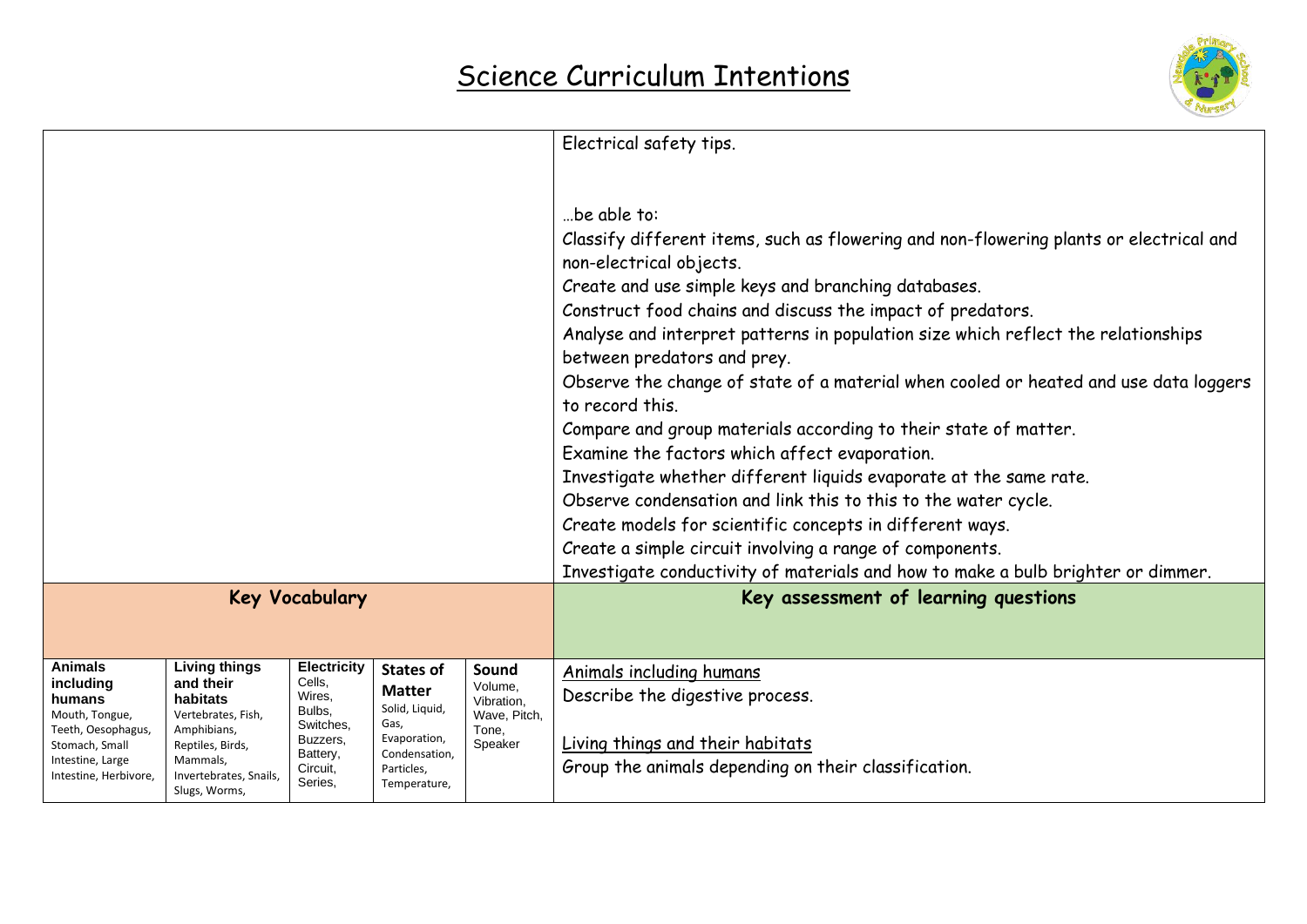

| Carnivore, Canine,<br>Incisor. Molar                                |  | Spiders, Insects,<br>Environment.<br>Habitats | Conductors,<br>Insulators. | Freezing,<br>Heating,<br>boiling                                                                                                                                                                                                                                                                                                                                                                                                                                                                                                                                                                                                              | Electricity<br>Can you make a complete circuit?<br>States of matter<br>Can (insert) be all states of matter?<br>Sound<br>How does sounds travel? Explain the process of how sound travels from the source to                                                                                                                                                                                  |  |
|---------------------------------------------------------------------|--|-----------------------------------------------|----------------------------|-----------------------------------------------------------------------------------------------------------------------------------------------------------------------------------------------------------------------------------------------------------------------------------------------------------------------------------------------------------------------------------------------------------------------------------------------------------------------------------------------------------------------------------------------------------------------------------------------------------------------------------------------|-----------------------------------------------------------------------------------------------------------------------------------------------------------------------------------------------------------------------------------------------------------------------------------------------------------------------------------------------------------------------------------------------|--|
|                                                                     |  |                                               |                            |                                                                                                                                                                                                                                                                                                                                                                                                                                                                                                                                                                                                                                               | the ear.                                                                                                                                                                                                                                                                                                                                                                                      |  |
| Logical Progression Links to Enhance Long Term Memory<br>(learning) |  |                                               |                            |                                                                                                                                                                                                                                                                                                                                                                                                                                                                                                                                                                                                                                               | Linking animals and living things to Nature Walks and art, including Cannock Chase trip.<br>Statistics linked to Maths and Geography, including use of data loggers.<br>Water cycle linked to Geographical knowledge.<br>Electrical safety linked to SMSC and assemblies.<br>Think Tank trip to Birmingham linked to electricity and states of matter.<br>Tactile water cycle posters-Braille |  |
| A Scientist in Year 5 will                                          |  |                                               |                            | know:<br>Lifecycles of a mammal (including humans) and how this differs to an amphibian<br>and insect.<br>What complete and incomplete metamorphosis is.<br>What gestation periods are and how they differ between animals.<br>Understand what reproduction is in humans and animals.<br>How plants reproduce.<br>Names of reproductive parts of a flower.<br>Plants can grow from either seeds, bulbs or cuttings.<br>Understand the terminology: permeability, insulators, conductors and solubility.<br>Know that dissolving, mixing and changes of state are reversible changes.<br>Give examples of reversible and irreversible changes. |                                                                                                                                                                                                                                                                                                                                                                                               |  |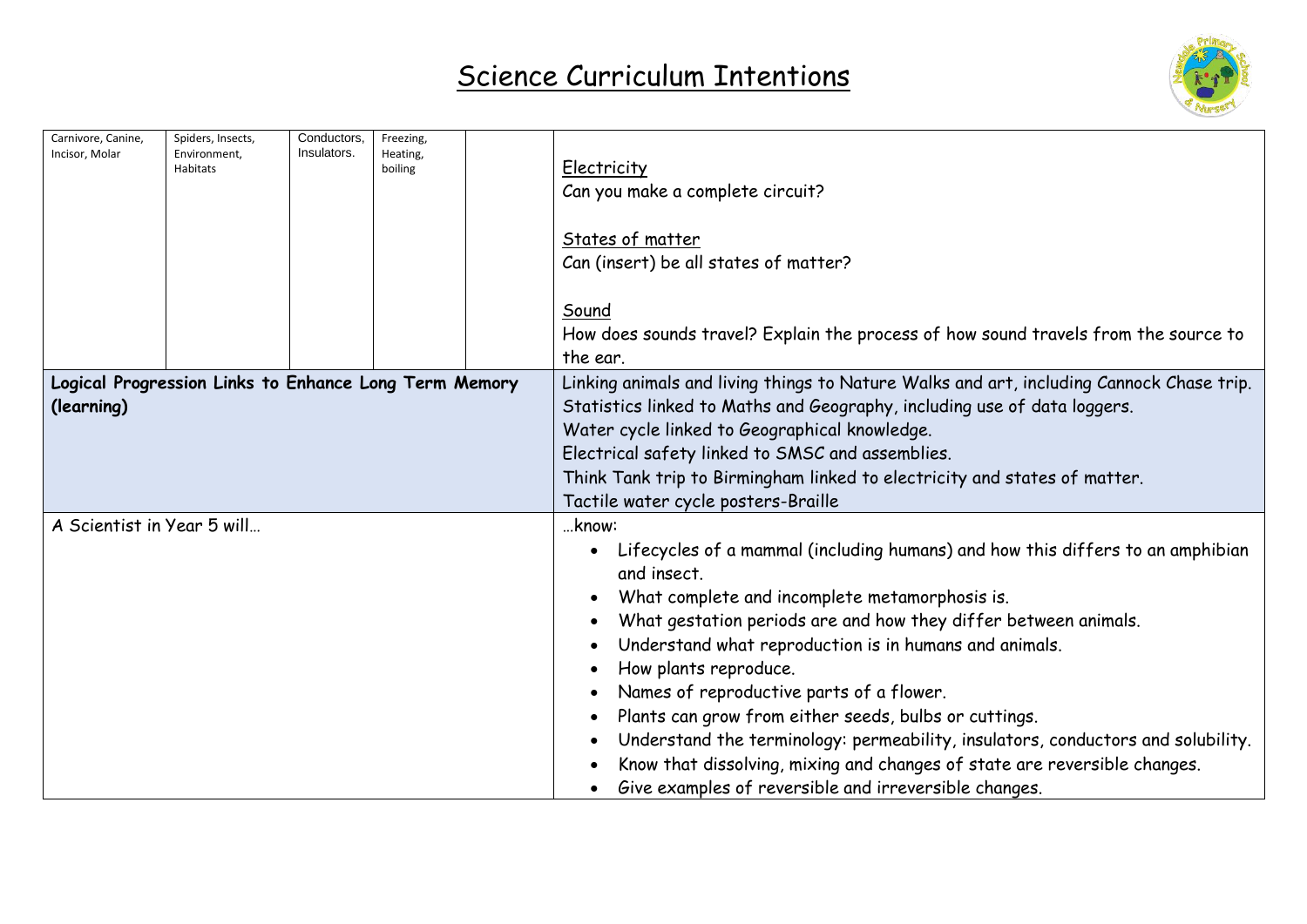

|                                                           | Gravity is the force which causes objects to fall to the centre of the Earth.<br>Understand the effects of air and water resistance on objects.<br>Levers, pulleys and gears use forces to create movement.<br>Name the planets in the solar system.<br>Explain the impacts of asteroids and comets on spherical bodies.<br>The movement of the Earth and other planets relative to the sun in the solar<br>system and understand that they are spherical bodies.<br>The movement of the Moon relative to the Earth.<br>That the Earth's rotation causes day and night.<br>be able to:<br>Create and explain the different stages of lifecycles of a mammal (including<br>humans).<br>Plan and carry out investigations and analyse the findings/data.<br>Dissect reproductive parts of a flower.<br>Separate different materials using different processes e.g. filtration.<br>Draw diagrams to illustrate the movement of planets in the solar system.<br>Classify materials according to their properties. |
|-----------------------------------------------------------|---------------------------------------------------------------------------------------------------------------------------------------------------------------------------------------------------------------------------------------------------------------------------------------------------------------------------------------------------------------------------------------------------------------------------------------------------------------------------------------------------------------------------------------------------------------------------------------------------------------------------------------------------------------------------------------------------------------------------------------------------------------------------------------------------------------------------------------------------------------------------------------------------------------------------------------------------------------------------------------------------------------|
| <b>Key Vocabulary</b>                                     | Key assessment of learning questions                                                                                                                                                                                                                                                                                                                                                                                                                                                                                                                                                                                                                                                                                                                                                                                                                                                                                                                                                                          |
| Animals including humans                                  | How does the life cycle of a mammal differ to that of an insect of amphibian?                                                                                                                                                                                                                                                                                                                                                                                                                                                                                                                                                                                                                                                                                                                                                                                                                                                                                                                                 |
| Foetus, Embryo, Womb, Gestation, Baby, Toddler, Teenager, | How do plants reproduce?                                                                                                                                                                                                                                                                                                                                                                                                                                                                                                                                                                                                                                                                                                                                                                                                                                                                                                                                                                                      |
| Elderly, Growth, Development, Puberty                     | What is the difference between a thermal insulator and a thermal conductor?                                                                                                                                                                                                                                                                                                                                                                                                                                                                                                                                                                                                                                                                                                                                                                                                                                                                                                                                   |
|                                                           | What is the difference between a reversible and irreversible change?                                                                                                                                                                                                                                                                                                                                                                                                                                                                                                                                                                                                                                                                                                                                                                                                                                                                                                                                          |
| Living things and their habitats:                         | What forces are acting upon?                                                                                                                                                                                                                                                                                                                                                                                                                                                                                                                                                                                                                                                                                                                                                                                                                                                                                                                                                                                  |
|                                                           | Which planets are in our solar system?                                                                                                                                                                                                                                                                                                                                                                                                                                                                                                                                                                                                                                                                                                                                                                                                                                                                                                                                                                        |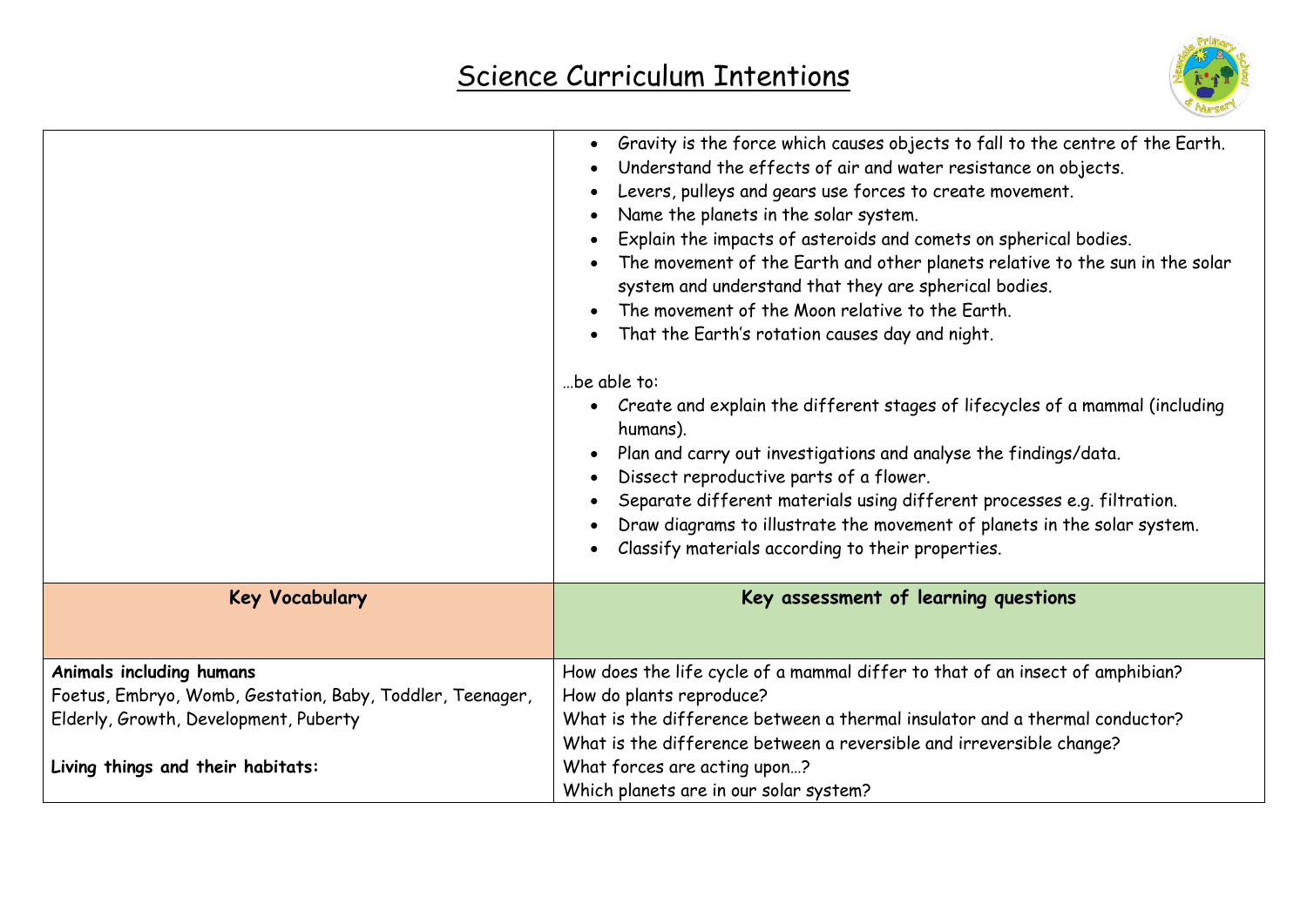

| Mammal, Reproduction, Insect, Reptile, Amphibian, Bird,<br>Offspring.<br>Properties of Materials<br>Hardness, Solubility, Transparency, Conductivity, Magnetic,<br>Filter, Evaporation, Dissolving, Mixing<br>Earth and Space:<br>Earth, Sun, Star, Moon, Orbit, Axis, Rotation, Day/Night,<br>Phases of the Moon, Constellation.<br>Forces:<br>Air resistance, Gravity, Friction, Water Resistance, Newton,<br>Gears, Pulleys, Kinetic, Potential | How does night and day occur?<br>How do the planets move in relation to the sun?<br>Describe the orbit of the earth and moon.                                                                                                                                                                                                                                                                                                                                                                                                                                                                                             |
|----------------------------------------------------------------------------------------------------------------------------------------------------------------------------------------------------------------------------------------------------------------------------------------------------------------------------------------------------------------------------------------------------------------------------------------------------|---------------------------------------------------------------------------------------------------------------------------------------------------------------------------------------------------------------------------------------------------------------------------------------------------------------------------------------------------------------------------------------------------------------------------------------------------------------------------------------------------------------------------------------------------------------------------------------------------------------------------|
| Logical Progression Links to Enhance Long Term Memory<br>(learning)                                                                                                                                                                                                                                                                                                                                                                                | Nature walks<br>Planetarium<br>Guinea pigs observation                                                                                                                                                                                                                                                                                                                                                                                                                                                                                                                                                                    |
| A Scientist in Year 6 will                                                                                                                                                                                                                                                                                                                                                                                                                         | D&T Langley moving toys workshop<br>know:<br>What is blood; How the heart works; how nutrients travel through the body;<br>$\bullet$<br>the function of the circulatory system; what makes a healthy body<br>The Linnaeus classification system; identify helpful and harmful bacteria; the<br>$\bullet$<br>conditions needed for the growth of microorganisms<br>What a simple circuit is; recognise the symbols for components; develop<br>$\bullet$<br>electrical safety awareness<br>Understand that we inherit features and characteristics from our parents;<br>living things adapt and evolve to their environment |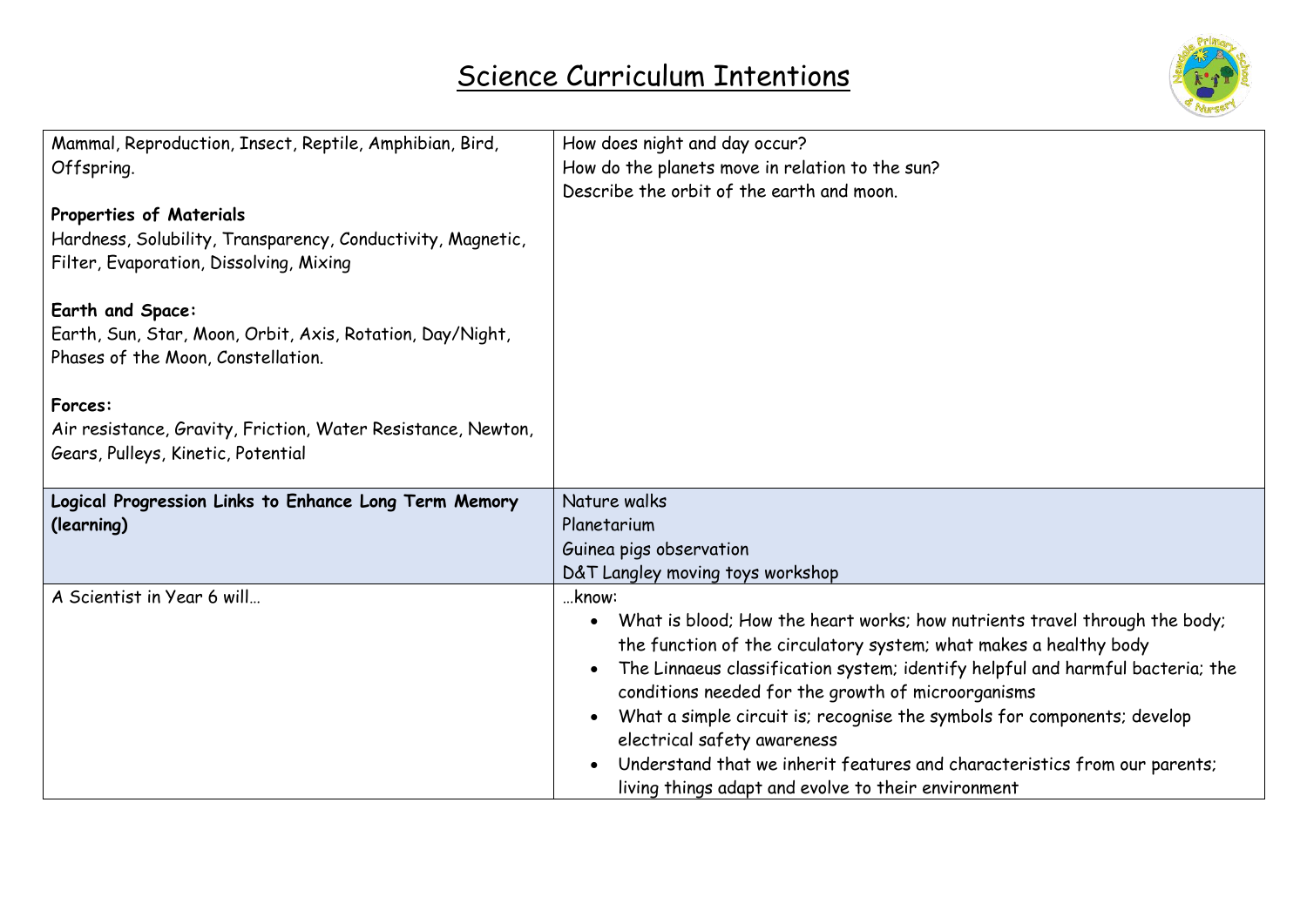

|                                                                                                                                                                                                                                                  |                                                                                                                                                            | Light travels in straight lines; understand that we can see because of reflected<br>light; know the basic structure of the human eye; understand how shadows<br>change; understand that the shape of an object affects its shadow; know which<br>surfaces reflect the most light<br>be able to:<br>Name the different parts and functions of the body; recognise the impact of<br>diet, exercise, drugs and lifestyle on the way bodies function<br>Sort and group using a branching database; design and test classification keys<br>to classify living things and plants<br>Use voltmeters and data loggers to measure and record; investigate the impact<br>of adding / taking away components in a circuit; be able to create a useful<br>circuit with a purpose<br>Design a creature that has evolved with advantageous characteristics; explore<br>evidence for evolution using fossils<br>Create graphs to show difference in shadow size / distance from light source;<br>data loggers to measure which surfaces reflect the most light / measure light |  |
|--------------------------------------------------------------------------------------------------------------------------------------------------------------------------------------------------------------------------------------------------|------------------------------------------------------------------------------------------------------------------------------------------------------------|-----------------------------------------------------------------------------------------------------------------------------------------------------------------------------------------------------------------------------------------------------------------------------------------------------------------------------------------------------------------------------------------------------------------------------------------------------------------------------------------------------------------------------------------------------------------------------------------------------------------------------------------------------------------------------------------------------------------------------------------------------------------------------------------------------------------------------------------------------------------------------------------------------------------------------------------------------------------------------------------------------------------------------------------------------------------|--|
| <b>Key Vocabulary</b>                                                                                                                                                                                                                            |                                                                                                                                                            | Key assessment of learning questions                                                                                                                                                                                                                                                                                                                                                                                                                                                                                                                                                                                                                                                                                                                                                                                                                                                                                                                                                                                                                            |  |
| Animals including humans<br>Circulatory, Heart, Blood<br>Vessels, Veins, Arteries,<br>Oxygenated, Deoxygenated,<br>Valve, Exercise, Respiration<br>Living things and their<br>habitats:<br>Classification, Vertebrates,<br>Invertebrates, Micro- | <b>Working scientifically?</b><br>Evaluate<br>Investigate<br>Record<br>Independent Variable<br>Fair test<br>Dependent<br>Enquiry<br>Control<br>Measurement | What environment would a camel / polar be suited to and why? Use the word<br>adaptation to explain your answer.<br>How could you find out whether a circuit is complete?<br>How do you make a shadow bigger / smaller?<br>What causes mould to grow?<br>What is the difference between a male and female?<br>What is the difference between veins and arteries?                                                                                                                                                                                                                                                                                                                                                                                                                                                                                                                                                                                                                                                                                                 |  |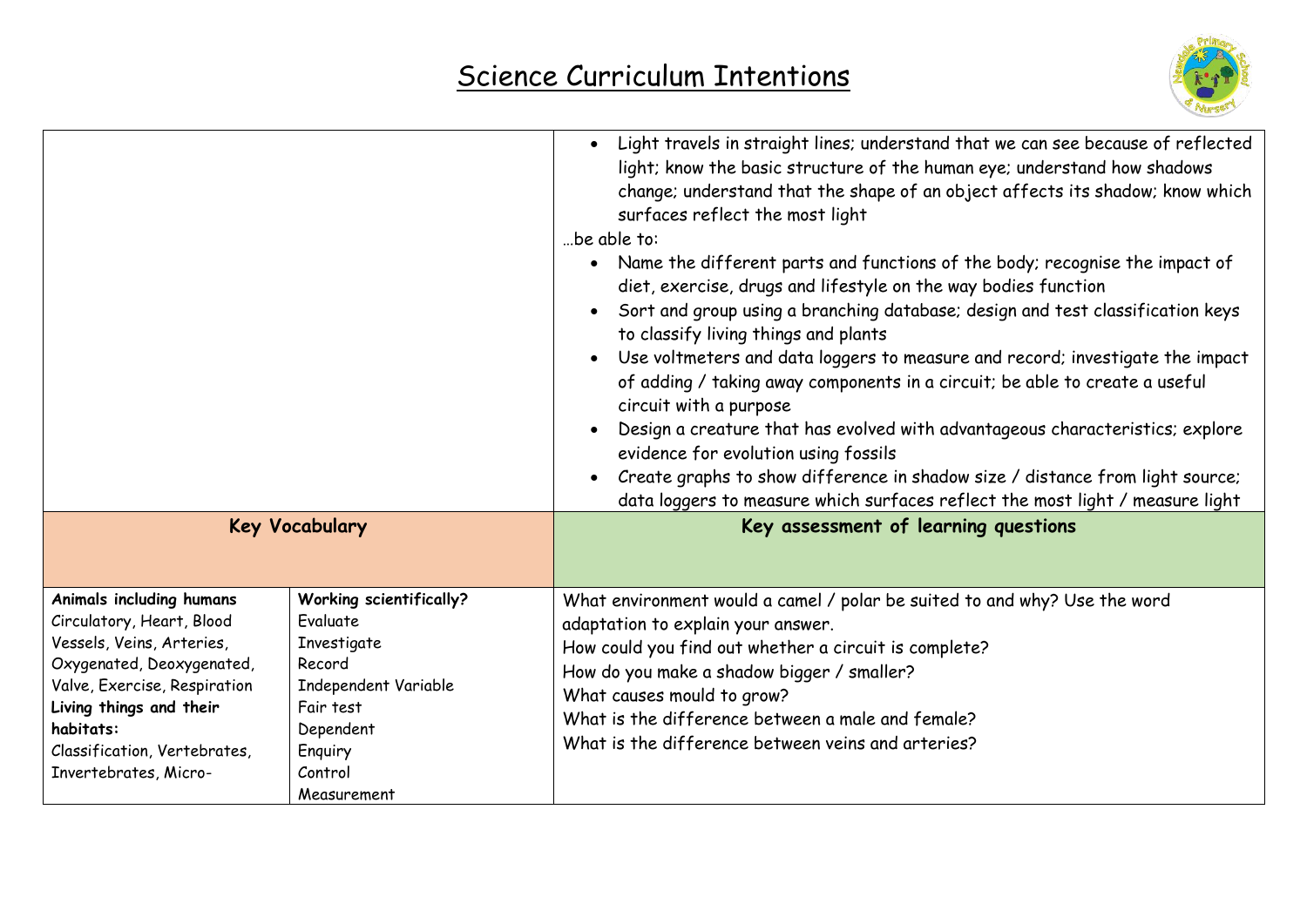

| organisms, Amphibians,                                | Equipment              |                                                     |
|-------------------------------------------------------|------------------------|-----------------------------------------------------|
| Reptiles, Mammals, Insects                            | Accuracy / precision   |                                                     |
| Electricity: Cells, Wires, Bulbs,                     | Readings / recordnings |                                                     |
| Switches, Buzzers, Battery,                           | Data                   |                                                     |
| Circuit, Series, Conductors,                          | Results                |                                                     |
| Insulators, Amps, Volts, Cell                         | Diagrams               |                                                     |
| Light: Refraction, Reflection,                        | Labels                 |                                                     |
| Light, Spectrum, Rainbow,                             | Keys                   |                                                     |
| Colour                                                | Tables                 |                                                     |
| <b>Evolution and Inheritance:</b>                     | Graphs                 |                                                     |
| Fossils, Adaptation, Evolution,                       | Predictions            |                                                     |
| Characteristics, Reproduction,                        | Comparative            |                                                     |
| Genetics                                              | Present                |                                                     |
|                                                       | Causal                 |                                                     |
|                                                       | Evidence               |                                                     |
|                                                       |                        |                                                     |
|                                                       |                        |                                                     |
| Logical Progression Links to Enhance Long Term Memory |                        | Trip to Arthog                                      |
| (learning)                                            |                        | Nature walk - inheritance and adaptation            |
|                                                       |                        | STAR workshops - healthy living - drugs and alcohol |

| <b>End of Key Stage Curriculum Intent Statement</b> |               |               |  |  |
|-----------------------------------------------------|---------------|---------------|--|--|
| Early Years                                         | Key Stage One | Key Stage Two |  |  |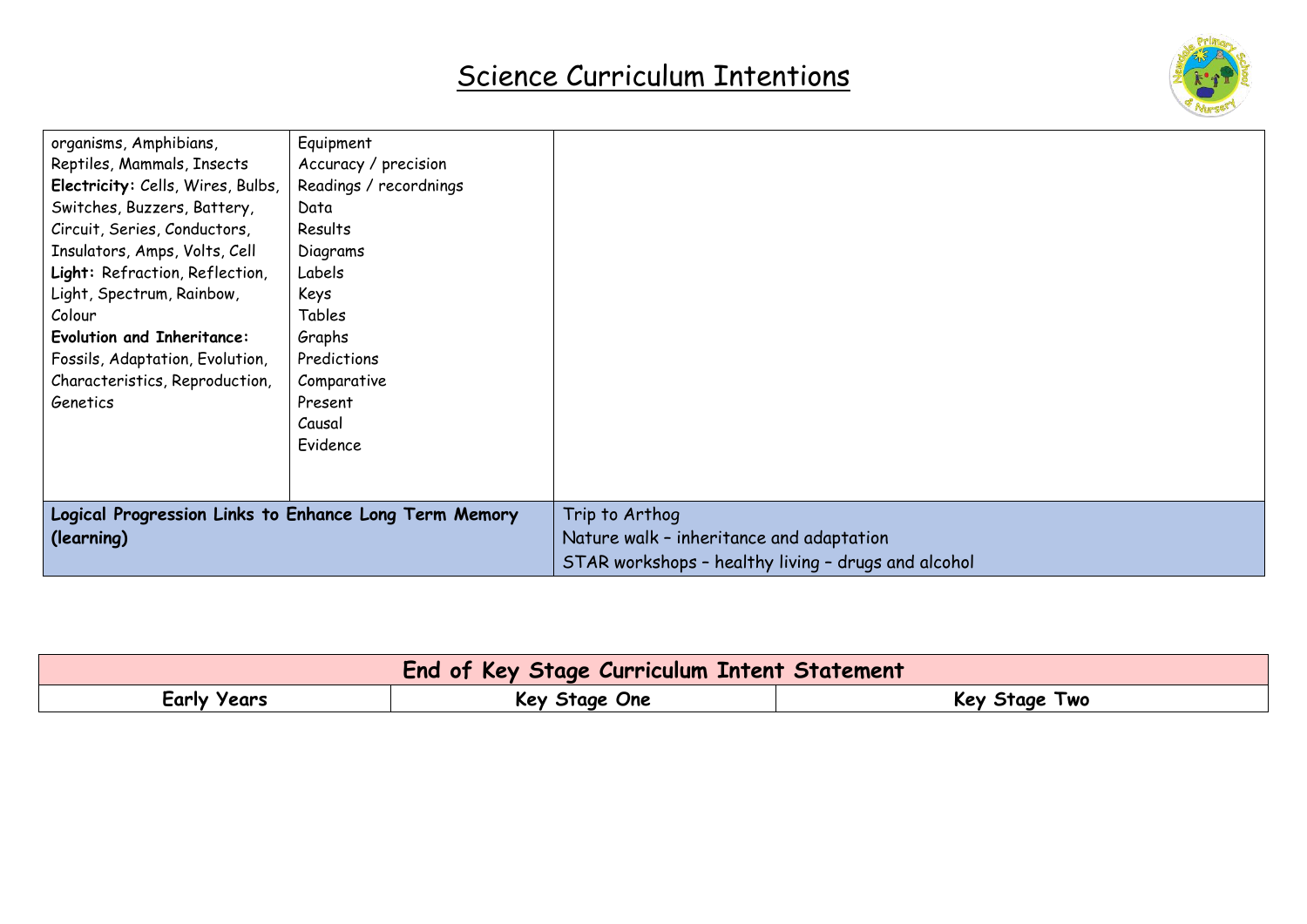

| A Scientist by the end of Early Years<br>will                                                                                                                                                                                                                                                                                                                                                                                                                                                                                                                                                                                                                                                                 | A Scientist by the end of Key Stage One<br>will                                                                                                                                                                                                                                                                                                                                                                                                                                                                                                                                                                                                                                                                                                                                                                          | A Scientist by the end of Key Stage Two will<br>know:                                                                                                                                                                                                                                                                                                                                                                                                                                                                                                                                                                                                                                                                                                                                                                                                                                                                                                                                                                                                             |
|---------------------------------------------------------------------------------------------------------------------------------------------------------------------------------------------------------------------------------------------------------------------------------------------------------------------------------------------------------------------------------------------------------------------------------------------------------------------------------------------------------------------------------------------------------------------------------------------------------------------------------------------------------------------------------------------------------------|--------------------------------------------------------------------------------------------------------------------------------------------------------------------------------------------------------------------------------------------------------------------------------------------------------------------------------------------------------------------------------------------------------------------------------------------------------------------------------------------------------------------------------------------------------------------------------------------------------------------------------------------------------------------------------------------------------------------------------------------------------------------------------------------------------------------------|-------------------------------------------------------------------------------------------------------------------------------------------------------------------------------------------------------------------------------------------------------------------------------------------------------------------------------------------------------------------------------------------------------------------------------------------------------------------------------------------------------------------------------------------------------------------------------------------------------------------------------------------------------------------------------------------------------------------------------------------------------------------------------------------------------------------------------------------------------------------------------------------------------------------------------------------------------------------------------------------------------------------------------------------------------------------|
| experience:<br>The sights and smells inside and<br>outside classroom.<br>What animals and people do.<br>Observations of animals at the<br>farm, insects in the Forest and<br>plants grown in the<br>classroom(broad bean).<br>Taking care of the flowerbeds.<br>Collections of sets of items such<br>as pine cones, wooden rings for<br>children to explore how objects<br>can be combined.<br>Tasting of different food<br>$\bullet$<br>including cooking and react using<br>facial expression.<br>Characteristics of liquids and<br>solids by involving children in<br>melting chocolate or cooking eggs.<br>Daily opportunities for sensory<br>exploration through tuff spot<br>activities.<br>be able to: | know:<br>The names and location of parts of the<br>$\bullet$<br>human body, including those related to<br>the senses.<br>Different features of an animal.<br>What different animals eat.<br>$\bullet$<br>Seasonal changes.<br>$\bullet$<br>Properties of different materials.<br>$\bullet$<br>The suitability of different materials<br>$\bullet$<br>for different uses.<br>The importance of exercise, a<br>$\bullet$<br>balanced diet and hygiene for humans.<br>The basic needs of animals and plants<br>for survival.<br>That a food chain is a flow of energy.<br>$\bullet$<br>That how animals can be suited to<br>different habitats.<br>be able to:<br>· Ask simple questions and recognising that<br>they can be answered in different ways<br>Observe closely, using simple equipment<br>·Perform simple tests | The names and functions of the main part of the<br>$\bullet$<br>Musculoskeletal system.<br>The names and functions of the main parts of the<br>digestive system.<br>The names and functions of the main parts of the<br>Circulatory system.<br>The effects of diet, exercise, drugs and lifestyle on<br>how the body functions.<br>The names, locations and the functions of the main<br>parts of plants, including those involved in<br>transporting water and nutrients.<br>The requirements of plants for life and growth.<br>The name, location and functions of the main parts<br>of plants, including those involved in reproduction.<br>The reproductive processes and life cycles in<br>animals<br>The features of plants, animals and micro-organisms<br>to group, classify and identify them into broad<br>groups, using keys or other methods.<br>The basic ideas of inheritance, variation and<br>adaptation to describe how living things have<br>changed over time and evolved.<br>How environmental changes may have an impact on<br>living things |
|                                                                                                                                                                                                                                                                                                                                                                                                                                                                                                                                                                                                                                                                                                               | ·Identify and classifying                                                                                                                                                                                                                                                                                                                                                                                                                                                                                                                                                                                                                                                                                                                                                                                                | How fossils are formed.                                                                                                                                                                                                                                                                                                                                                                                                                                                                                                                                                                                                                                                                                                                                                                                                                                                                                                                                                                                                                                           |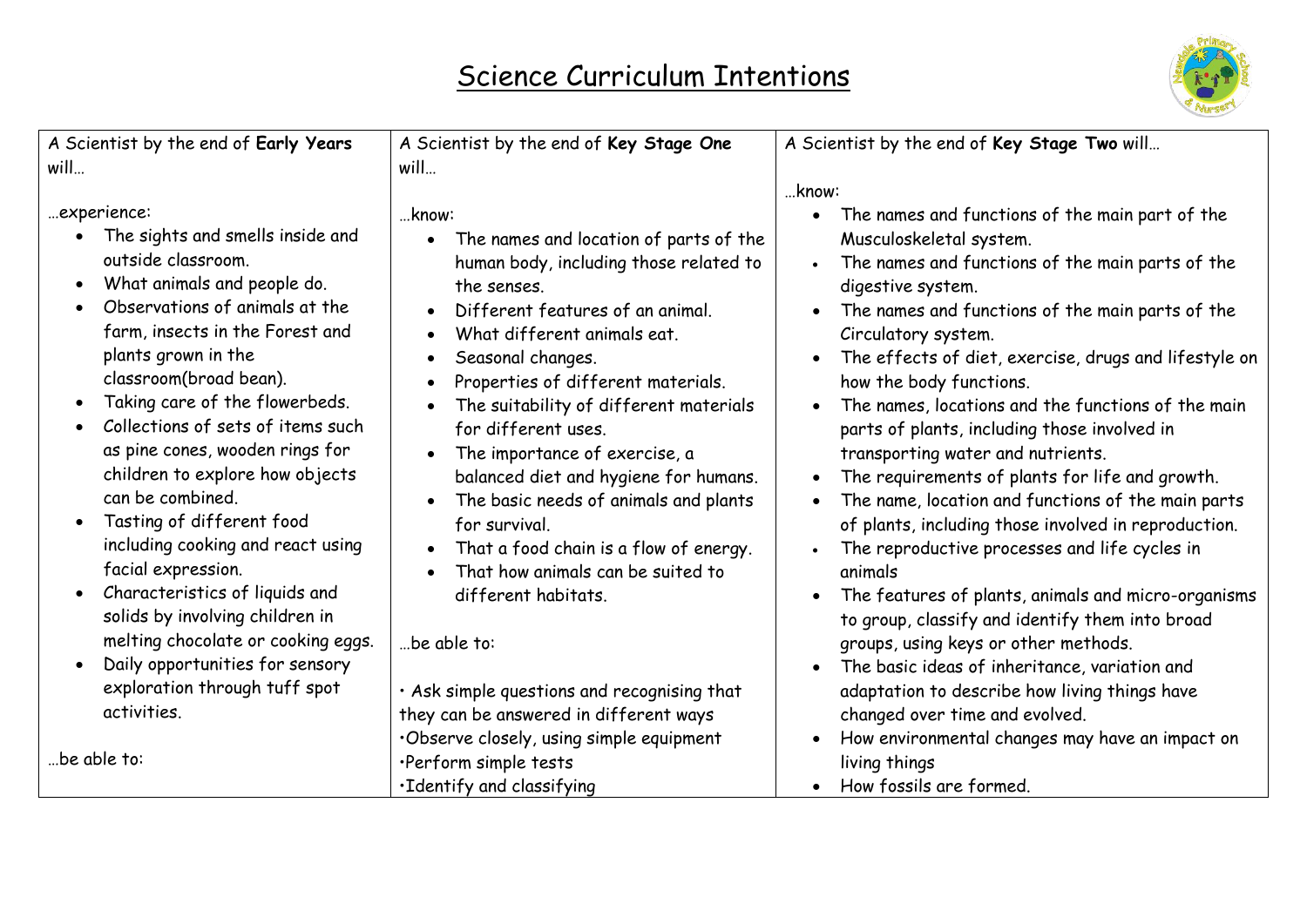

| Explore puddles, trees and<br>surfaces such as grass, shiny<br>surfaces and textures.<br>Observe interesting things when<br>they are looking around for<br>example, looking up at the ceiling<br>or peering into a corner.<br>Investigate and notice detailed<br>features of the natural world e.g.<br>streamers and bubbles to explore<br>the effects of wind, magnifying<br>glasses, magnets, torches.<br>Ask and answer questions such as<br>"How can we?" or "What would<br>happen if?".<br>Use correct terms so that, e.g.<br>children will enjoy naming a<br>chrysalis if the practitioner uses<br>its correct name.<br>Name parts of a growing bean-<br>root, shoot, stem, leaves.<br>To talk about changes such as<br>babies growing, melting ice, plants<br>growing, changes in seasons | . Use observations and ideas to suggest<br>answers to questions<br>.Gather and record data to help in answering<br>questions | That light from light sources, or reflected light,<br>$\bullet$<br>travels in straight lines and enters our eyes to<br>explain how we see objects and the shape of<br>shadows.<br>How shadows are formed.<br>Rock types and their properties.<br>How materials change state at different<br>temperatures including the water cycle. To identify<br>reversible and irreversible changes.<br>How sounds are made and heard and the<br>relationship between the pitch of a sound and the<br>features of its source.<br>Properties of materials and the use of different<br>everyday materials for different uses, based on<br>their properties.<br>What happens when dissolving occurs in everyday<br>situations; and describe how to separate mixtures<br>and solutions into their components.<br>The effects of simple forces that involve contact<br>(air and water resistance, friction) and gravity.<br>Simple mechanisms, including levers, gears and<br>pulleys, that increase the effect of a force<br>The shapes and relative movements of the Sun,<br>Moon, Earth and other planets in the solar system;<br>The apparent movement of the sun across the sky in<br>terms of the Earth's rotation and that this results<br>in day and night. |
|--------------------------------------------------------------------------------------------------------------------------------------------------------------------------------------------------------------------------------------------------------------------------------------------------------------------------------------------------------------------------------------------------------------------------------------------------------------------------------------------------------------------------------------------------------------------------------------------------------------------------------------------------------------------------------------------------------------------------------------------------------------------------------------------------|------------------------------------------------------------------------------------------------------------------------------|---------------------------------------------------------------------------------------------------------------------------------------------------------------------------------------------------------------------------------------------------------------------------------------------------------------------------------------------------------------------------------------------------------------------------------------------------------------------------------------------------------------------------------------------------------------------------------------------------------------------------------------------------------------------------------------------------------------------------------------------------------------------------------------------------------------------------------------------------------------------------------------------------------------------------------------------------------------------------------------------------------------------------------------------------------------------------------------------------------------------------------------------------------------------------------------------------------------------------------------------------|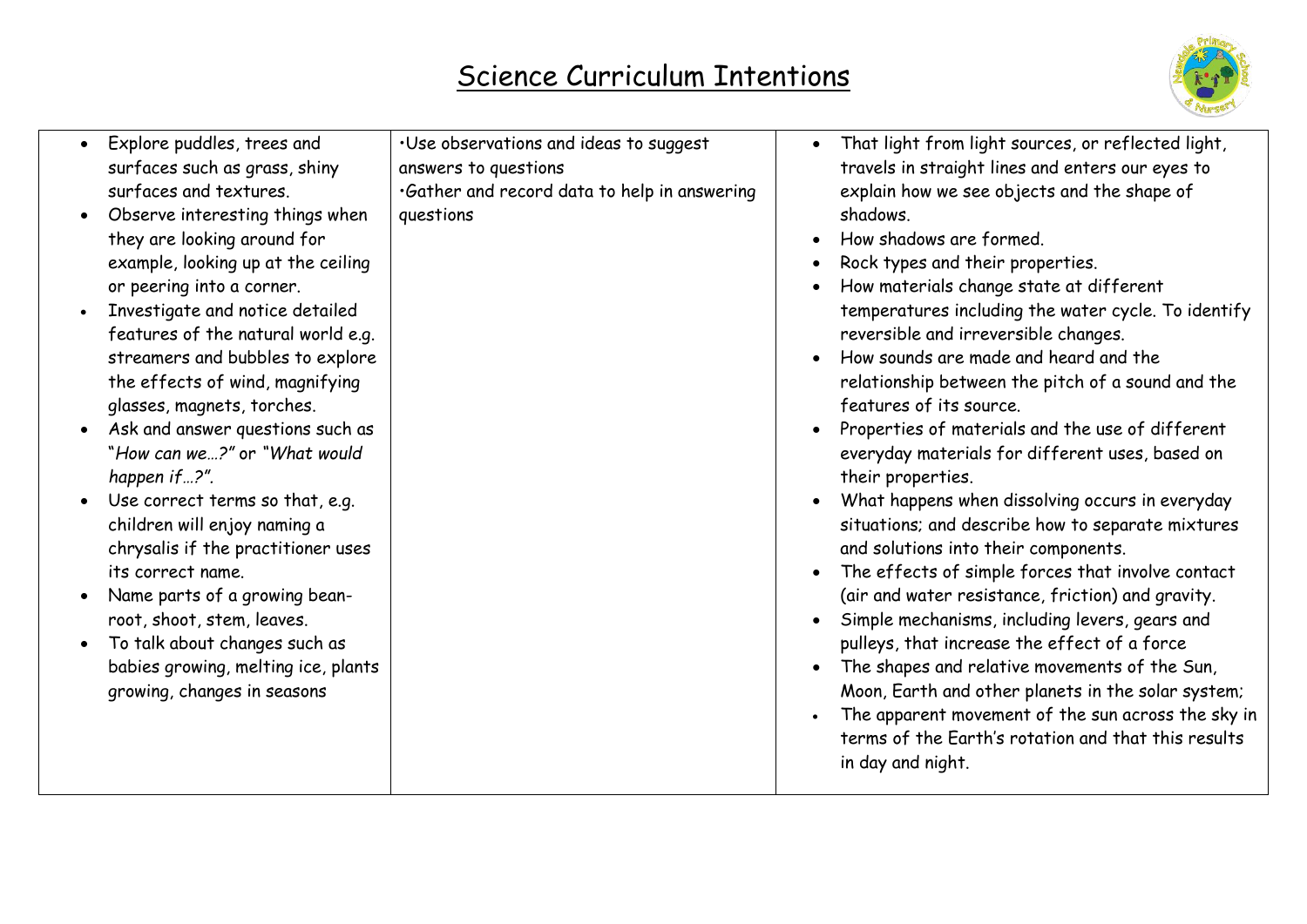

| How to control a series circuit, and describe how<br>$\bullet$<br>the circuit may be affected when changes are made<br>to it.<br>The symbols which represent simple series circuit<br>diagrams                                                                                                                                                                                                                                                                                                                                                                                                                                                                                                                                                                                                                                                                                                                                                                                                               |
|--------------------------------------------------------------------------------------------------------------------------------------------------------------------------------------------------------------------------------------------------------------------------------------------------------------------------------------------------------------------------------------------------------------------------------------------------------------------------------------------------------------------------------------------------------------------------------------------------------------------------------------------------------------------------------------------------------------------------------------------------------------------------------------------------------------------------------------------------------------------------------------------------------------------------------------------------------------------------------------------------------------|
| be able to:<br>· describe and evaluate their own and others' scientific<br>ideas related to topics in the national curriculum (including<br>ideas that have changed over time), using evidence<br>from a range of sources<br>· ask their own questions about the scientific phenomena<br>that they are studying, and select the most appropriate<br>ways to answer these questions, recognising and<br>controlling variables where necessary (i.e. observing<br>changes over different periods of time, noticing patterns,<br>grouping and classifying things, carrying out comparative<br>and fair tests, and finding things out using a wide range of<br>secondary sources)<br>Use scientific vocabulary accurately<br>· use a range of scientific equipment to take accurate and<br>precise measurements or readings, with repeat readings<br>where appropriate<br>· record data and results using scientific diagrams and<br>labels, classification keys, tables, scatter graphs, bar and<br>line graphs |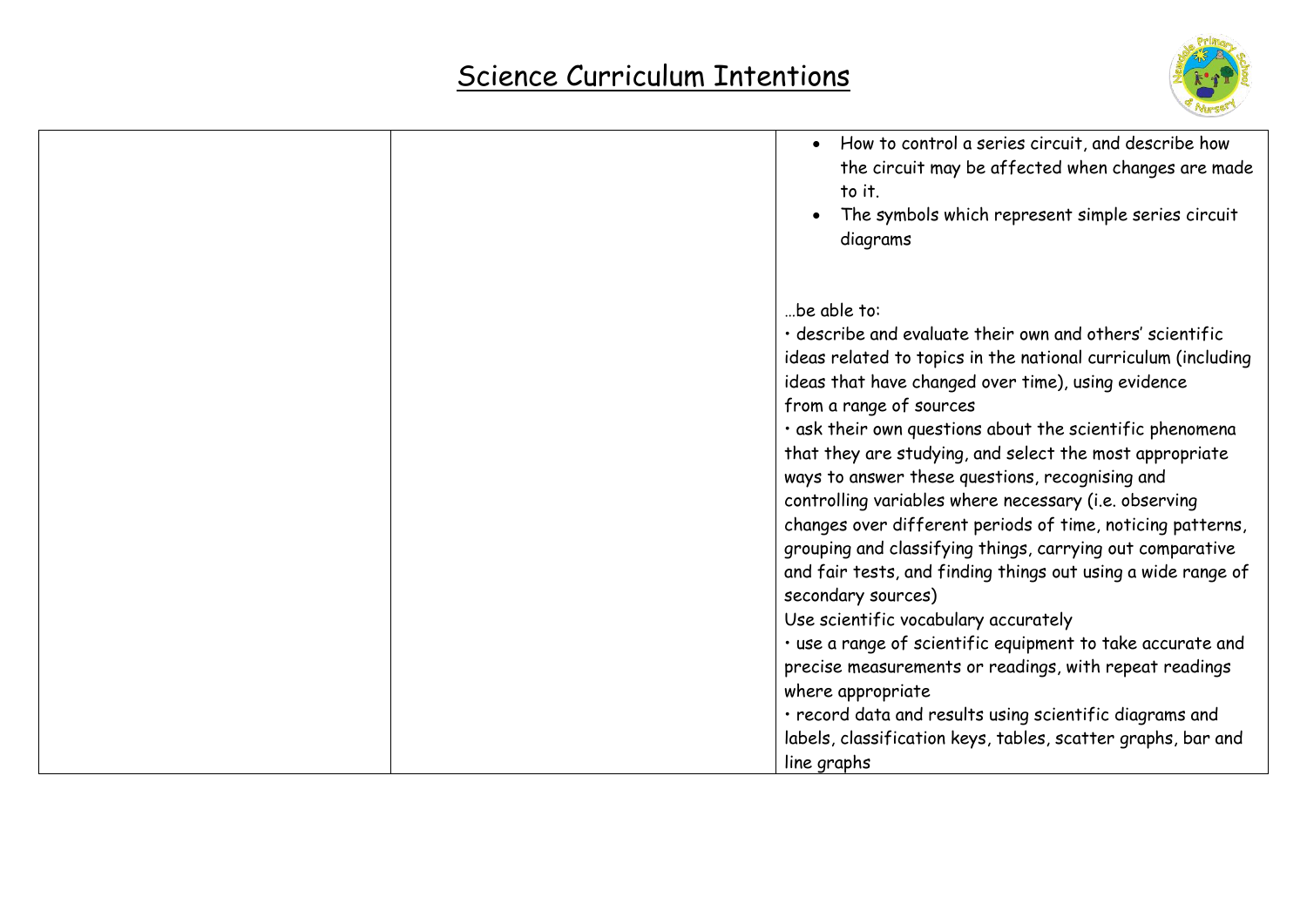

|  |  | · draw conclusions, explain and evaluate their methods and<br>$^\dagger$ findings, communicating these in a variety of ways<br>. raise further questions that could be investigated, based<br>on their data and observations. |
|--|--|-------------------------------------------------------------------------------------------------------------------------------------------------------------------------------------------------------------------------------|
|--|--|-------------------------------------------------------------------------------------------------------------------------------------------------------------------------------------------------------------------------------|

**End of Primary School Curriculum Intent Statement/School Ready for Key Stage Three**

A Scientist at Newdale will…

…know:

When a child leaves Newdale, they will know a wide range of scientific ideas through exploring and talking about their ideas; asking their own questions about scientific phenomena; and analysing functions, relationships and interactions more systematically. Pupils will have a secure understanding of the following categories:

- Living things and their habitats
- Seasonal changes
- Animals including humans
- Properties and changes of materials
- Rocks
- Forces
- Light
- Sound
- **Electricity**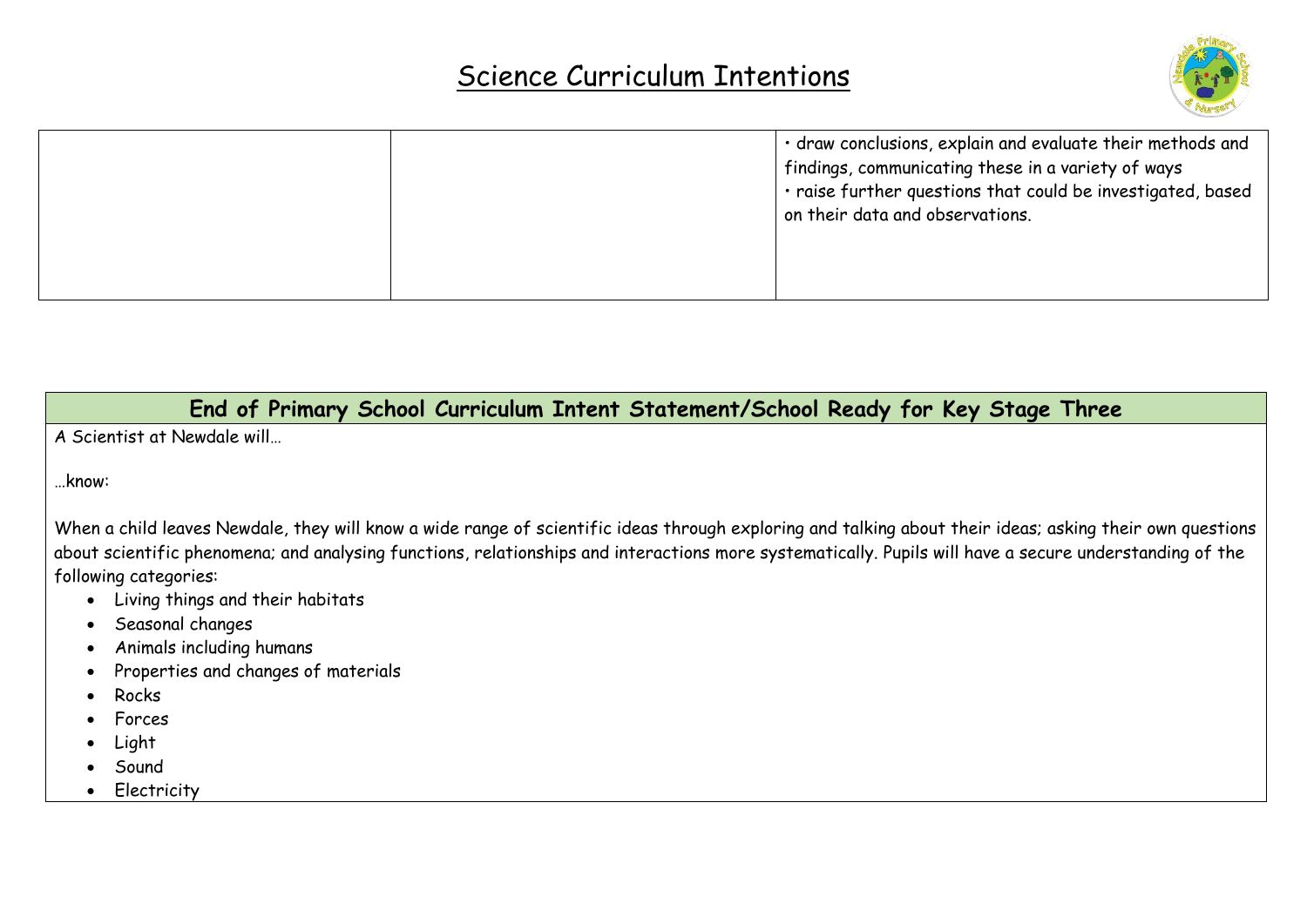

- Earth and Space
- Evolution and inheritance

Towards the end of their primary education, pupils would have encountered ideas, which are more abstract, and can now begin to recognise how these ideas help them to understand and predict how the world operates. They recognise that scientific ideas change and develop over time. They are able to select the most appropriate ways to answer science questions using different types of scientific enquiry, including observing changes over different periods of time, noticing patterns, grouping and classifying things, carrying out comparative and fair tests and finding things out using a wide range of secondary sources of information. Pupils can draw conclusions based on their data and observations, use evidence to justify their ideas, and use their scientific knowledge and understanding to explain their findings. Pupils can read, spell and pronounce scientific vocabulary correctly.

#### …be able to:

- Describe and evaluate their own and others' scientific ideas related to topics in the national curriculum (including ideas that have changed over time), using evidence from a range of sources
- Use scientific vocabulary accurately
- Ask their own questions about the scientific phenomena that they are studying, and select the most appropriate ways to answer these questions, recognising and controlling variables where necessary (i.e. observing changes over different periods of time, noticing patterns, grouping and classifying things, carrying out comparative and fair tests, and finding things out using a wide range of secondary sources)
- Use a range of scientific equipment to take accurate and precise measurements or readings, with repeat readings where appropriate
- Record data and results using scientific diagrams and labels, classification keys, tables, scatter graphs, bar and line graphs
- Draw conclusions, explain and evaluate their methods and findings, communicating these in a variety of ways
- Raise further questions that could be investigated, based on their data and observations.